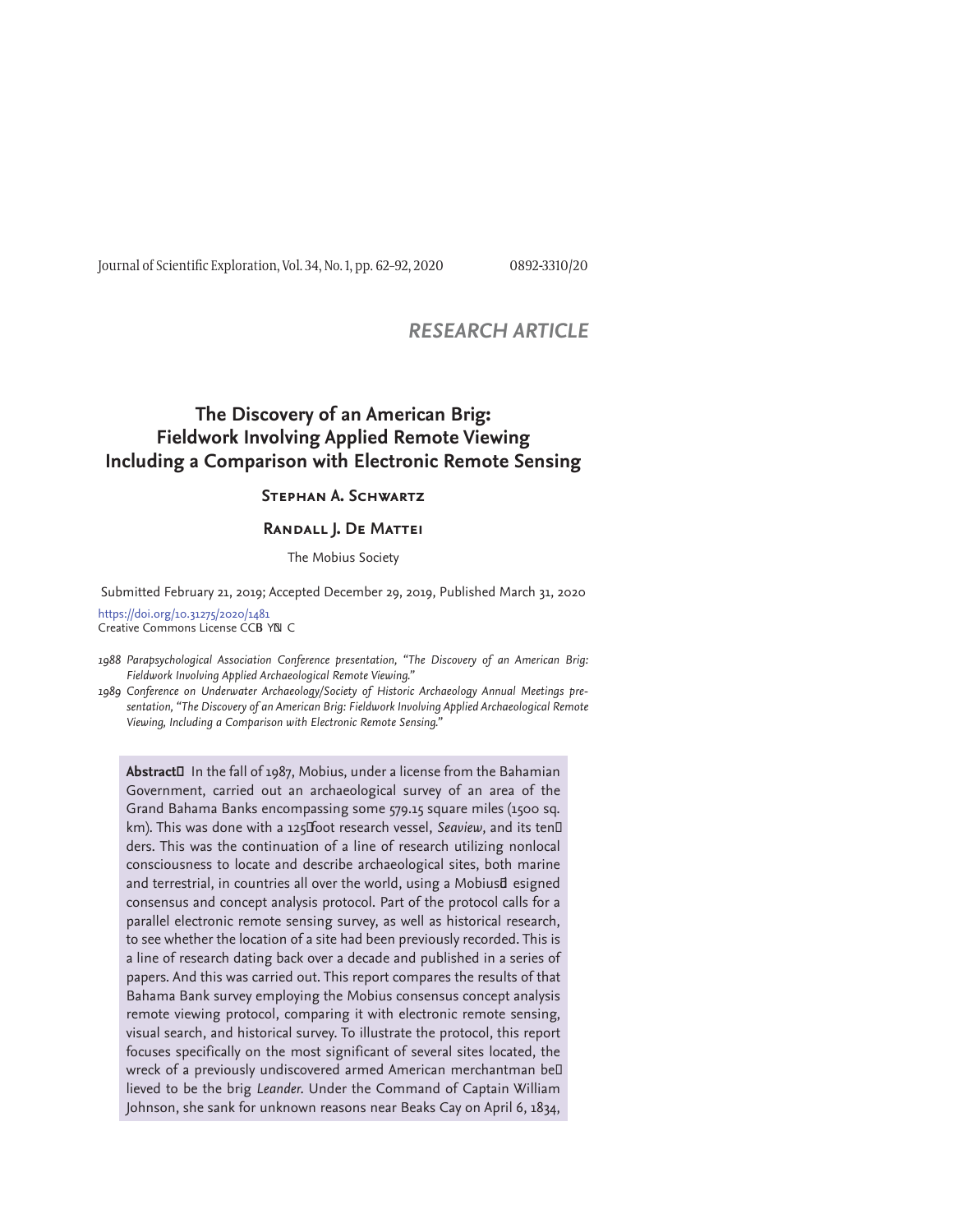while returning from Manzanilla, Cuba, to her homeport in Boston, Massachusetts. This report describes how she was consensually located and found in a subsection of the License Area known as Consensus Zone C; an area of 11.81 sq. miles (30.59 sq. km) of water. The data show that the nonlocally sourced information using remote viewing led to the site<sup>g</sup> location, and that electronic remote sensing was not useful. It should be noted that this is consistent with all prior Mobius expeditionary projects. In every instance nonlocally sourced information accomplished what electronic remote sensing could not. In addition to location information, a total of 193 descriptive concepts describing what would be found at the site were proffered by twelve remote viewers. Of these, 148 concepts, or 75% of the total, could be evaluated through direct field observations, or historical research. An evaluation of this material reveals 84% cor□ rect, 12% partially correct but usable, and 4% incorrect. There is little accuracy variation across the sequence of material from the Los Angeles interviews (84% correct, 13% partially correct but useable, and 3% incor $\Box$ rect), to the data proffered during interviews in Florida where Seaview was moored, or on**E** te nonlocally derived data acquired once *Seaview* was on the Bahamas Banks (81% correct, 11% partially correct but use<sup>[]</sup> able, and 8% incorrect). Approximately 300 notable wrecks went down, not just in the License Area but across the entire Banks, from 1500 to 1876 CE as determined by a thorough search of historical records and archival material in the U.S., the U.K., Spain, and the Bahamas. To make a conservative assessment of this location occurring by chance, assume the wrecks are evenly distributed not throughout the Banks, but only within the License Area. That said, we should expect to see 6.12 boats in Consensus Zone C  $(11.81/579.15 \times 300 = 6.12)$ . The brig site is 5,000 square ft. (464.5 sq. m), equaling 0.00018 of a square mile. Within Consensus Zone C, 65,849 sites of this size could be placed, thus yield□ ing a grid of 65,849 cells. If the probability of selecting this particular cell in the grid by chance exceeds  $p \ge 0.05$ , then remote viewing can be considered a determinative factor. The probability of finding this one 5,000&q .Ift. area is then 6.12/65,849 = p 0.00009, which strongly sug<sup>[]</sup> gests that chance is not an explanation for the locating of the *Leander.*

*Keywords:* remote viewing; electronic remote sensing; Grand Bahama Banks; *Leander*; Beaks Cay; remote viewers; shipwreck

# **BACKGROUND AND OVERVIEW**

In the fall of 1987, Mobius, under a license from the Bahamian Government, carried out an archaeological survey of an area of the Grand Bahama Banks encompassing some 579.15 square miles (1,500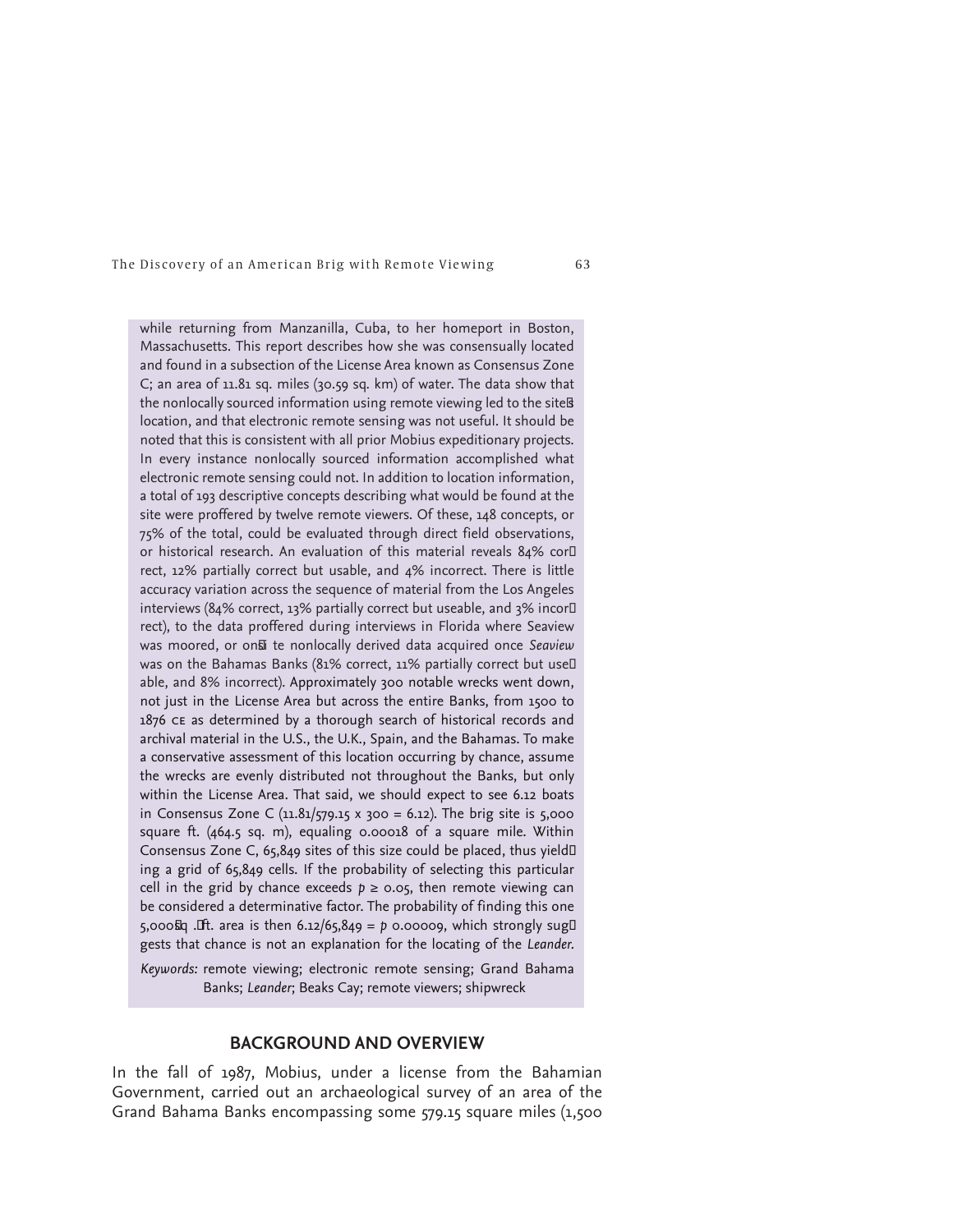

**Figure 1. The Research Vessel** *Seaview***.**

sq. km). This was done with the 125Foot research vessel Seaview (Figure 1) and its tenders. This expedition was the continuation of a line of research utilizing nonlocal consciousness to locate and describe archaeological sites, both marine and terrestrial in countries all over the world, using a Mobiusd esigned consensus and concept analysis protocol (Schwartz, 1980a, 1980b, 1980c, 1985; Schwartz et al., 1984; Schwartz & De Mattei, 1987). Part of the protocol calls for a parallel electronic remote sensing survey, as well as historical research, to see whether the location of a site had been previously recorded, and this is reported as well.

This is a line of research begun in 1968 which shows that even though we may not possess a universally accepted explanatory model for remote viewing (Jahn, 1982), the accumulation of research argues that this approach offers an efficient, coste ffective procedure for locating and finding sites, both marine and terrestrial, particularly those deeply buried and obscure to visual inspection.

This paper covers the location and excavation of an unusually intact shipwreck, believed to be the American brig *Leander,* which was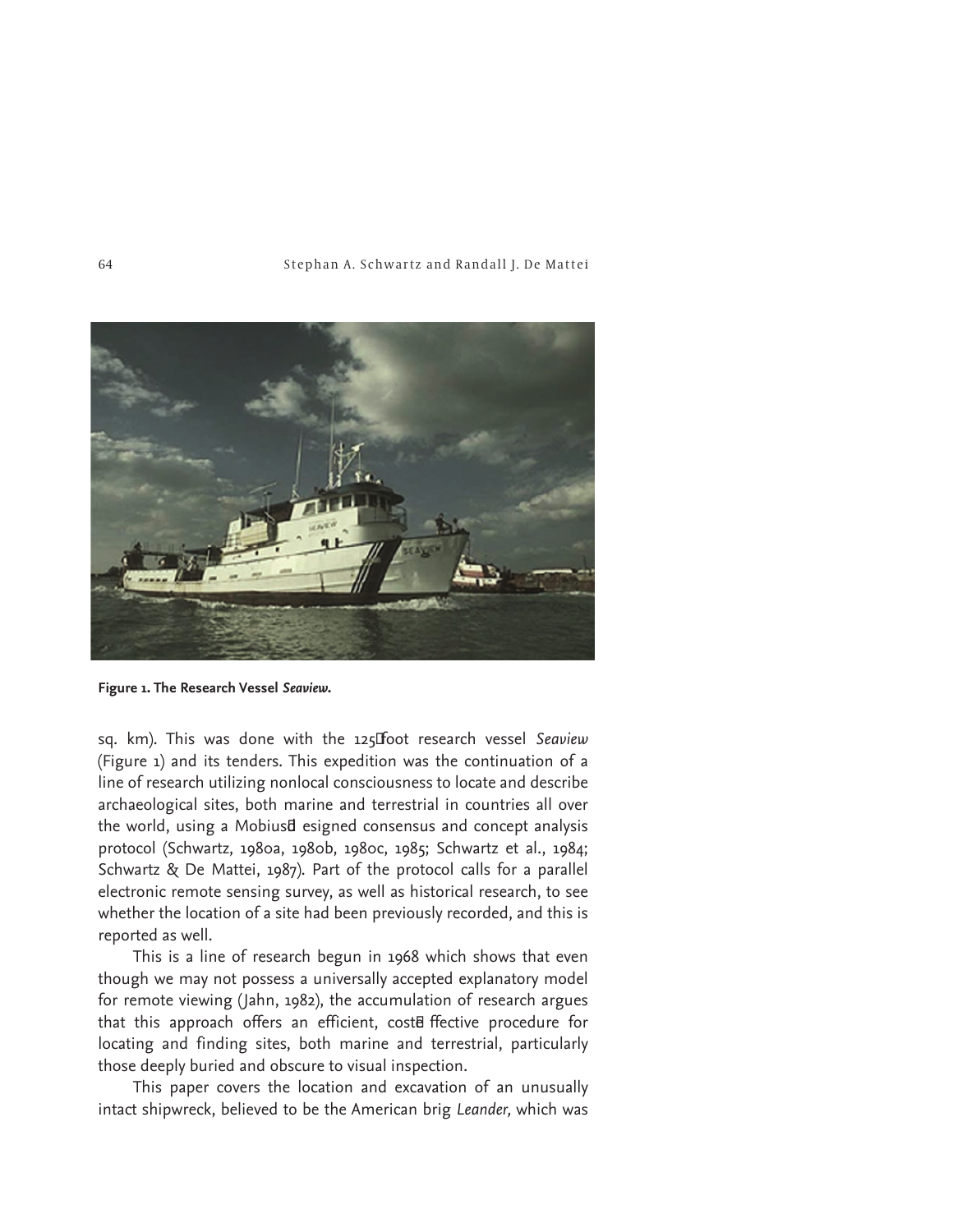located through remote viewing, and excavated during the course of three voyages of the research vessel *Seaview* (Figure 1)*.* 

The work in this report was carried out by a team of parapsychologists, archaeologists, geophysicists, and historians under the auspices of the Mobius Society, in conjunction with Seaview Exploration Associates, under license from the Bahamian Government. It describes a total of four weeks of field time devoted to this site, involving 443 hours of dive time by an archaeological dive team composed of 18 men and women working from *Seaview,* as well as a team of historical and archival researchers working in the U.S., Spain, Great Britain, and the Bahamas*.* Several sites were found in the Beaks Cay area using this approach; this site was selected for this report based on five considerations: 1) The site most clearly illustrates the relative strengths and weaknesses of various search techniques; 2) It contains the most well¤ preserved ship remains in the area; 3) We have been able to locate the historical documentation concerning the probable identity of this wreck, thus allowing the most comprehensive evaluation of the remote viewing data; 4) This area has been covered by an unusually clear Landsat 4 computer image with very minimal cloud coverage; and, 5) A comprehensive magnetometer survey for this site was carried out.

# **HISTORICAL CONTEXT THE GULF STREAM AND THE GRAND BAHAMA BANKS**

The Gulf Stream was discovered by the Spanish in the midL500s. For three and a half centuries, until steam replaced sail and emancipation brought about the collapse of the slave howered, sugarcane economies of the Caribbean Islands, it remained the best way back to Europe from much of the New World (Figure 2).

This extraordinary oceanographic phenomenon, which Matthew Fontaine Maury called  $E$  he River in the Ocean $E(1855)$ , passes between Florida and the Bahamas, channeled on the west by the Florida Keys and on the east by the vast shallows of the Bahama Banks. The Banks back to historical times have been described as the Grand Bahama Banks to the south and the Little Bahama Banks to the north. Both are composed of calcareous limestone thousands of feet deep, formed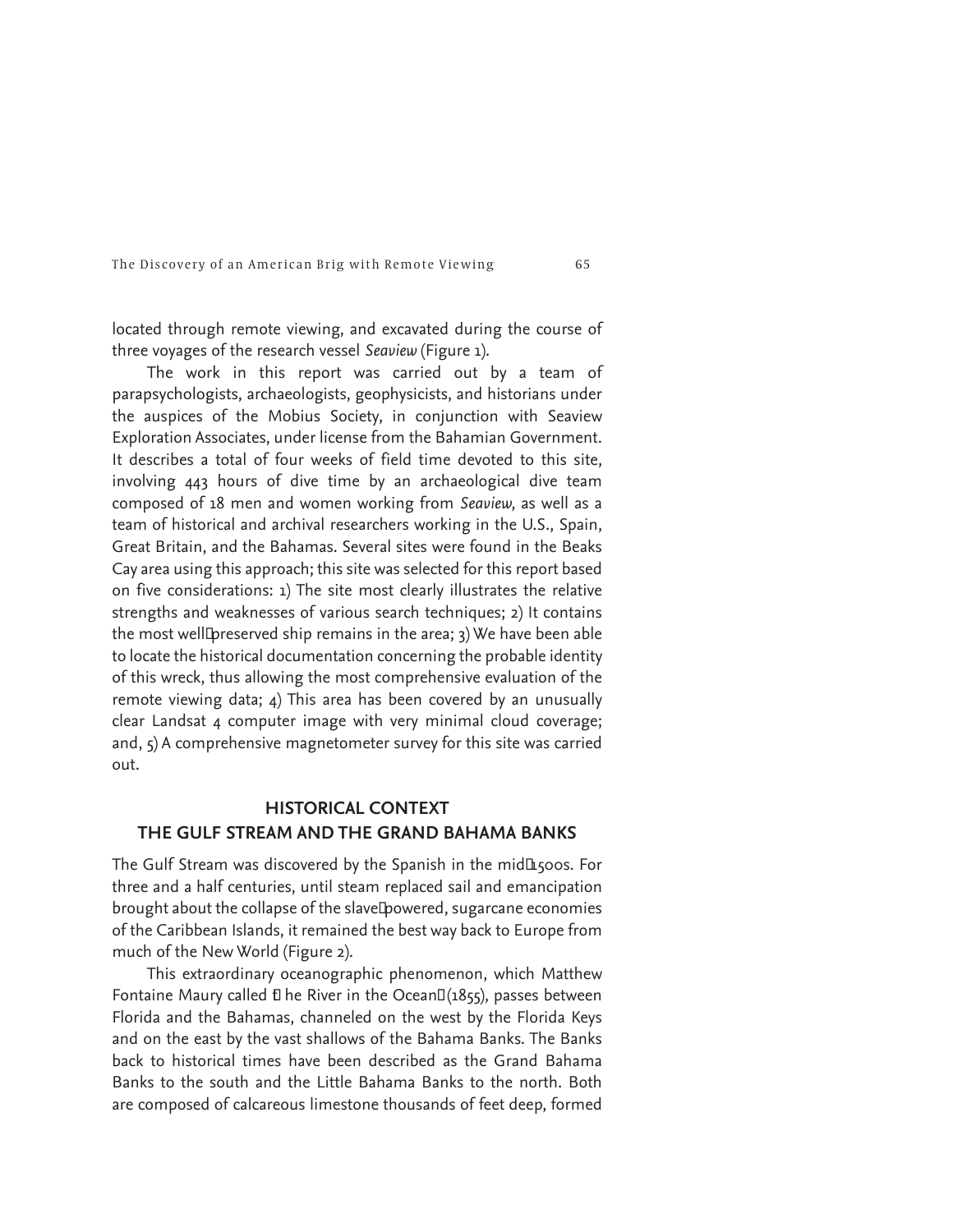

**Figure 2. The Gulf Stream.**

from the action of organic matter on the light sand. This rocky plateau is covered with 5 to 15 feet  $(1.52\mathbb{Z}4.57 \text{ m})$  of sand fringed on its western side by a long series of reefs, rocks, and cays. The average water depth over the Banks is about 15 feet  $(4.57 \text{ m})$  until it reaches its western edge, whereupon there is a precipitous dropoff to more than 800 feet (244 m). Visually from a ship, however, this difference is not readily perceptible, which accounts for the large numbers of ships that have been lost on the Banks.

Vessels blown eastward out of the deep Gulf Stream by storms, particularly hurricanes, were driven across the flats until they either struck a sandy area shallow enough to ground them or a submerged reef knocked out their bottoms. Added to the hurricanes and storms was piracy.

The new governments that grew up as the Spanish empire fell apart at the end of the Napoleonic Wars were corrupt, poor, and rebellious. For them piracy of ships from more developed nations was an attractive activity, and by 1821 a good part of the United States Navy was in the Caribbean suppressing pirates (Tuchman, 1987). Before the struggle against piracy was over, more than 500 American vessels were captured by pirates in the Caribbean (Goldenberg, 1976). In the years 1812 to 1815 alone, more than 3,000 assaults occurred (Goldenberg,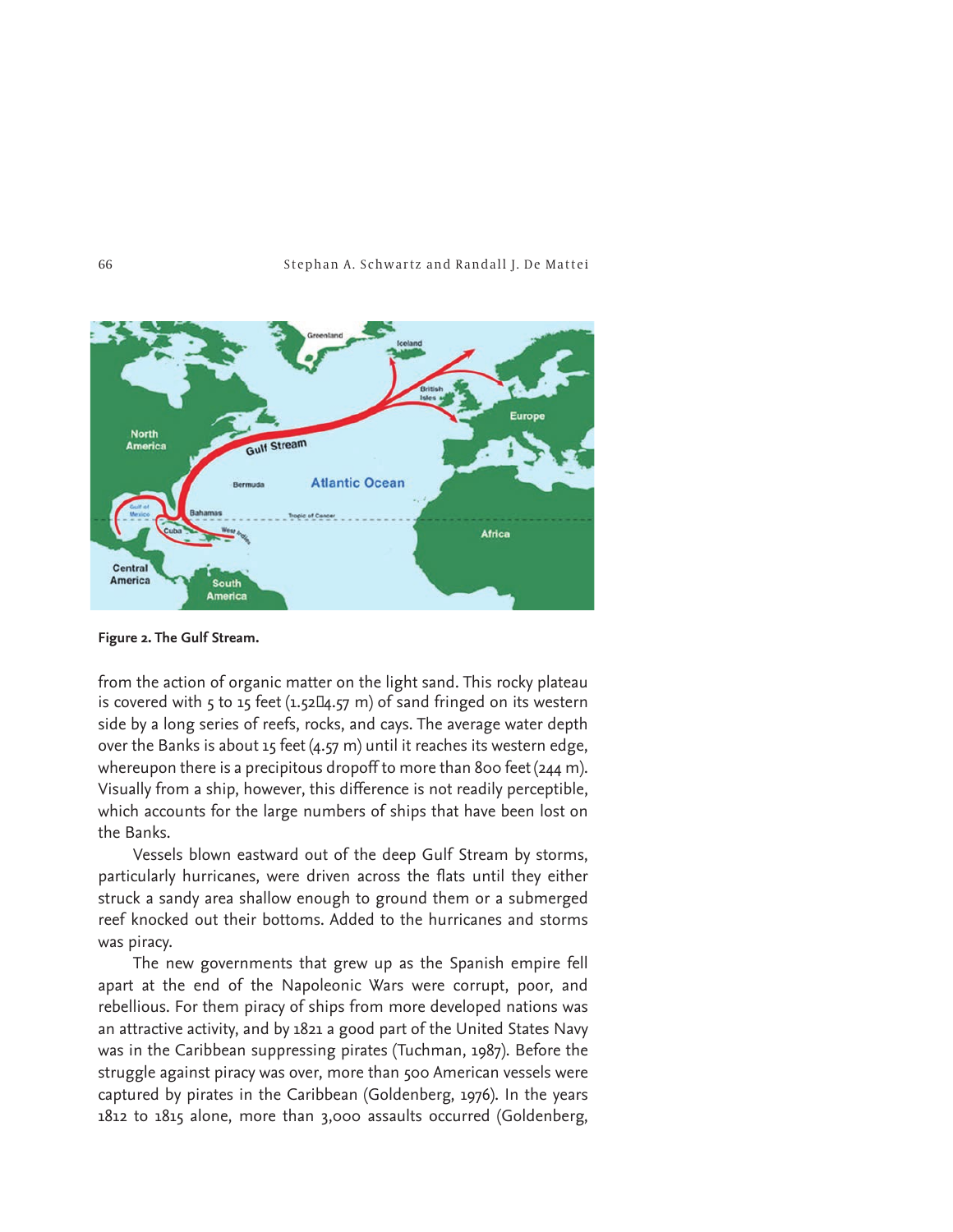1976). England and France helped, but even in 1829, the year before the death of Simon De Bolivar, the Maine Enquirer advised: *IAll vessels* bound to the Spanish Islands to be armed at least with one or two guns, a dozen muskets and boarding pikes or harpoons . . . î (*Maine Enquirer*, 1829). In the time period of particular interest for this report, issues of weather may have been further complicated by the piracy that plagued the Caribbean. Both are possible critical factors explaining why the *Leander* was found where she was.

There are no absolute figures on the number of vessels of all sizes lost on the Banks, but the best approximation is to be found in the database compiled by Mobius<sub>[larchival research team. It suggests</sub> that, from the  $15<sup>th</sup>$  century onward, approximately 300 notable, i.e. mentioned in historical sources, vessels met such a fate, with the loss of ships, cargo, lives, or all three (Schwartz et al., 1988).

The north coast of Cuba was a particularly rank nest of semi¤egal and illegal pirates and privateers. If one wanted to avoid the notorious Cuban coast, it was possible to go north across the Bahama Banks in order to come out in the northHowing Gulf Stream somewhere due east of what is now Miami. The passage between Beaks Cay and Browns Rock is one of the last safe exits from the Banks, through the barrier reefs into the northwardHowing Gulf Stream. It was here that an armed American brig sank. Ship measurements, analysis of wood, pottery, and metal objects recovered from the wreckage, as well as historical research, make a compelling case that the wreck is the *Leander* (Baker, 1973; Edye, 1832)*.* She was under the Command of Captain William Johnson when she sank for unknown reasons near Beaks Cay on April 6, 1834, while returning from Manzanilla, Cuba, to her homeport in Boston, Massachusetts (Baker, 1973).

# **PERSONNEL**

There were six categories of personnel, organized as teams, involved in this project:

**1. The Parapsychology & Management Team.** Mobius Chairman and Research Director Stephan A. Schwartz was the Project Director of the research covered in this report. Mobius Executive Director Randall J. De Mattei was Deputy Project Director.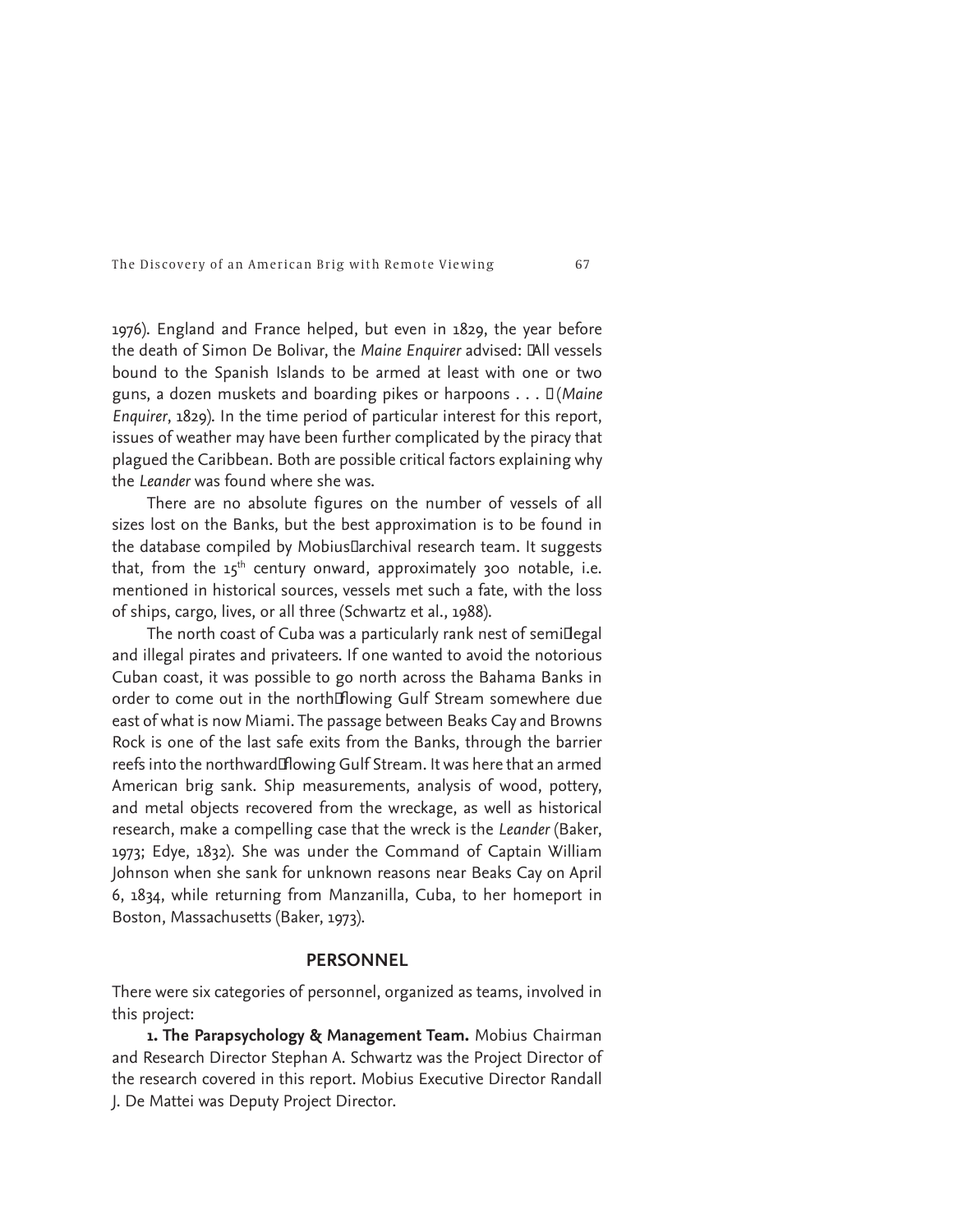**2. The Remote Viewers.** Twelve men and women acted as remote viewers in this experiment. The viewers were blind to everything except their own interview session. Eight of the viewers took part in the project through direct inDperson interviews. Four responded to mailed questionnaires. For eight of them, through earlier research, we have profiles from the Personality Assessment System (PAS) (Winne & Gittinger, 1973).

# *a. In-person interview remote viewers:*

- Andre Vaillancourt, RLt: a man, 36, musician and film producer. He is defined by PAS as an IRU6. R**L** had never been to the Grand Bahama Banks.
- John Oligny, RI 2: a man, 37, staff photographer for a major Western daily newspaper. He is defined by PAS as an IFA8. R**L** had never been to the Grand Bahama Banks.
- Ben Moses, RD<sub>3</sub>: a man, 40, feature film producer and documentarian. He is defined by PAS as an EFU6. RD had never been to the Grand Bahama Banks.
- Hella Hammid, RL4: a woman, 64, fine arts photographer, defined under PAS as an ERA8. RL4 had never been to the Grand Bahama Banks.
- Judith Orloff, RE : a woman, 36, board& ertified psychiatrist. She is defined under PAS as an IFU3. RE had never been to the Grand Bahama Banks.
- Alan Vaughan, R& : a man, 48, author, psychic, lecturer, and parapsychological researcher. R& B research work has primarily been in dreams and precognition. As a respondent, he has participated in studies for many research groups. He is defined by PAS as an IRU2. R<sup>6</sup> had never been to the Grand Bahama Banks.
- Rosalyn Bruyere, R8: a woman, 36, director of a healing outreach clinic. She is defined by PAS as an ERU6. R8 had never been to the Grand Bahama Banks.
- Michael Crichton, R<sub>L5</sub>: a man, 44, author, feature film director. He is defined by PAS as IRU6. RLL5 had been to Nassau in the Bahamas, but never to the Banks.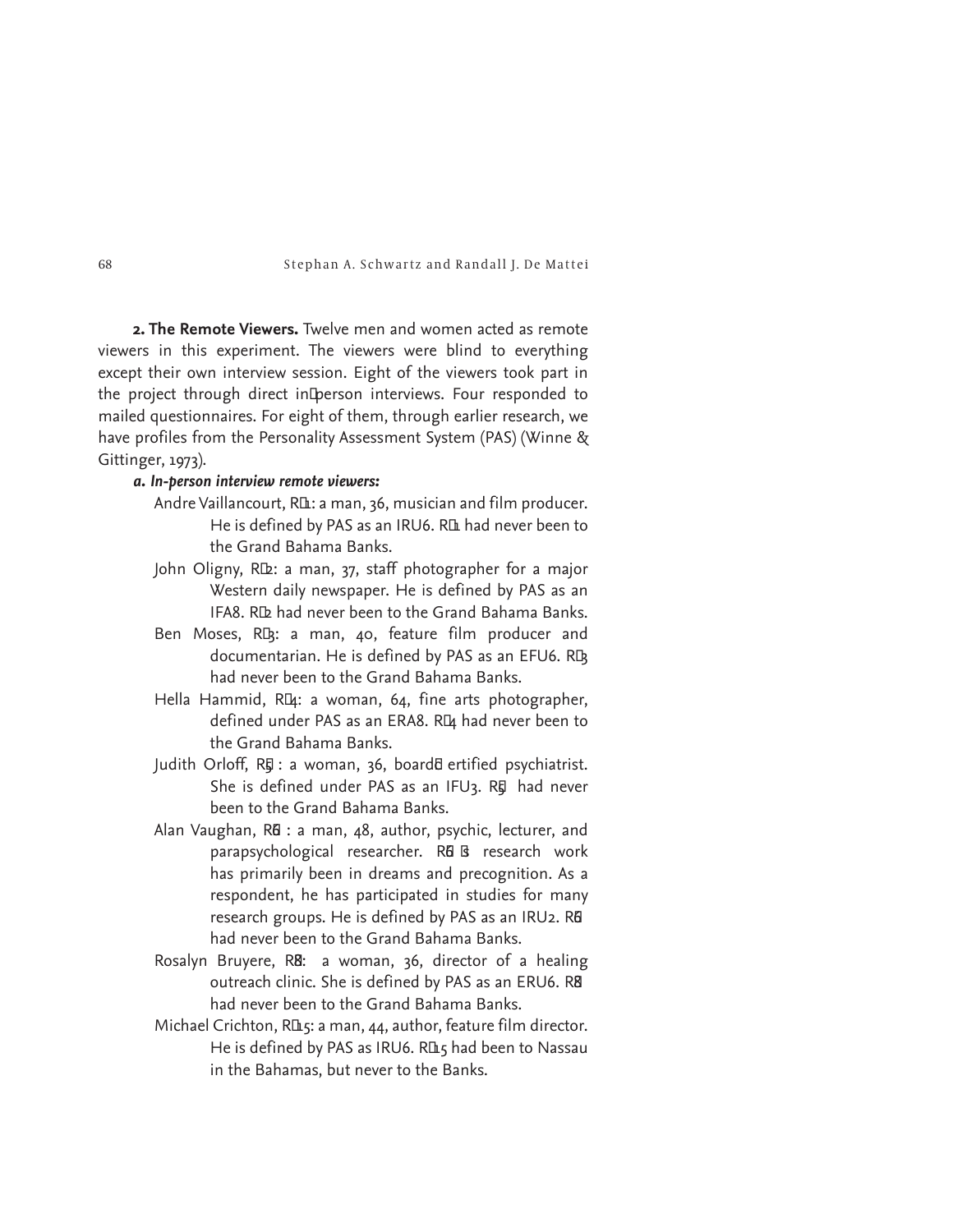## *b. Remote viewers by mail:*

- Keith Harary, R p: a man, psychologist, parapsychologist. PAS profile not available. R<sub>77</sub> had never been to the Grand Bahama Banks.
- Umberto Di Grazia, R**¤** : Italian television consultant. R**¤** had never been to the Grand Bahama Banks.
- Terry Ross, R<sub>ID</sub>o: a man, retired investment broker. PAS profile not available. R<sub>II</sub>o had never been the Grand Bahama Banks.
- Roger Nelson, R<sub>II7</sub>: a man, psychologist and parapsychologist. PAS profile not available. R $I\!\!L_7$  has never been the Grand Bahama Banks.

The R $\Box$ numbers 11, 12, 13, 14, and 16 were assigned, but for a variety of reasons the individuals to whom these numbers were assigned did not end up being interviewed.

The 12 individuals who did participate were selected on the basis of their past performance in other archaeological remote viewing experiments. They volunteered approximately two hours of their time for the interviews, for which they received no fee. Five of them $\mathbb R$   $\mathbb L$ , RD<sub>3</sub>, RD<sub>4</sub>, RD<sub>5</sub>, RB<sub>5</sub>, were brought on<sub>E</sub> te and contributed location material on the site that is included in this paper.

**3. The Archaeology & Archivist Team.** Peter Throckmorton of Nova University, one of the founders of modern nautical archaeology, was the Archaeological Director, and he oversaw all archaeological aspects of the project. A recognized authority on wooden sailing ships, Throckmorton is a member of the Society of Professional Archaeologists and the author of numerous scholarly papers, books, and articles on nautical archaeology. In addition to his role in interpreting what was brought up during the fieldwork phase of the project, Throckmorton coordinated the archivists and historians who carried out the historical archival research and did the archival work in the Bahamas himself. The other members of this team were: Catherine Throckmorton in Maine, working on colonial newspaper searches with a particular emphasis on Massachusetts shipping; Richard Swete, at the Mariners<sup>IM</sup>useum in Newport News, Virginia, working in colonial newspaper and academic literature searches with a particular emphasis on southeastern colonial and U.S. shipping; Stephen Rogers in London and Greenwich, working in the British Admiralty records, and

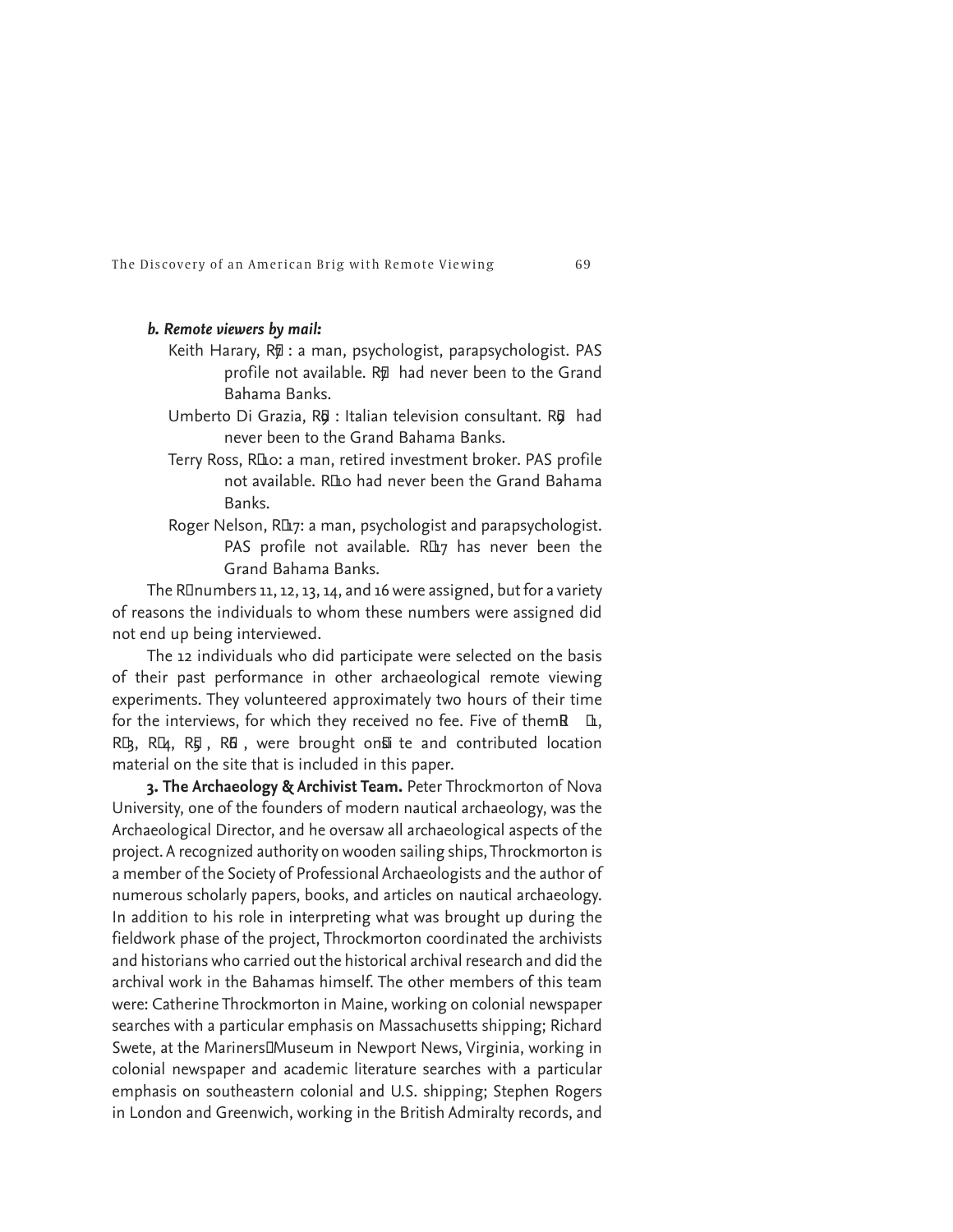searching period European papers; and Michel Parret in Seville, working in Spanish commercial and shipping records. The database that was developed as the fruit of this work is the first comprehensive survey of these waters (Schwartz et al., 1988).

**4. The Geophysical & Electronic Remote Sensing Team.** Saul Friedman, formerly of Lamont Geological Laboratories, and Robert Bisson, Chief Executive Officer and Senior Researcher for BCI Geonetics, carried out the electronic remote sensing aspect of the project. Friedman did the on*si* te proton precession magnetometer survey, while Bisson coordinated an aerial survey and satellite surveillance analysis of the site.

**5. The Divers & Ships Personnel.** Fieldwork was carried out by teams of certified divers who also were part of the crew of the *Seaview.*

**6. Photography, Audio Recording, & Videotape Team.** A photographic record was made by a number of divers as events unfolded. Additionally, a professional videotape crew came out to Seaview to make a real<sup>†</sup>t ime video record of the remote viewers at work.

# **ELECTRONIC REMOTE SENSING**

**Aerial Survey.** Prior to the *Seaview* arriving on station, three overflights were made at an altitude of 100<sub>0</sub>200 feet above the ocean surface. Flight speed on all three occasions was approximately 50 miles per hour. By flying spaced, parallel, north<sup>I</sup>south patterns, a thorough coverage of the entire license zone was possible. Photographs were taken on each flight.

Satellite. A Landsat 4 image, commissioned under a National Science Foundation Grant, taken on May 3, 1983, was obtained. The image covered the northern part of the license area, bounded by Latitude 25Go bolland by Longitudes 79 Loboland 78G8 Bol

Magnetometer. A Barringer SML<sub>123</sub> Shallow Marine Proton Precession Magnetometer System, Console S/N 750, Sensor S/N 8046, was obtained from the Barringer Corporation. The instrument was checked by the manufacturer prior to shipping and again upon receipt aboard the *Seaview*. The instrument was run at 1.0§ econd interval pulse cycles from a diesel Dowered small craft. The sensor was towed 140 feet from the craft and performed within manufacturer<sup>g</sup> tolerances in the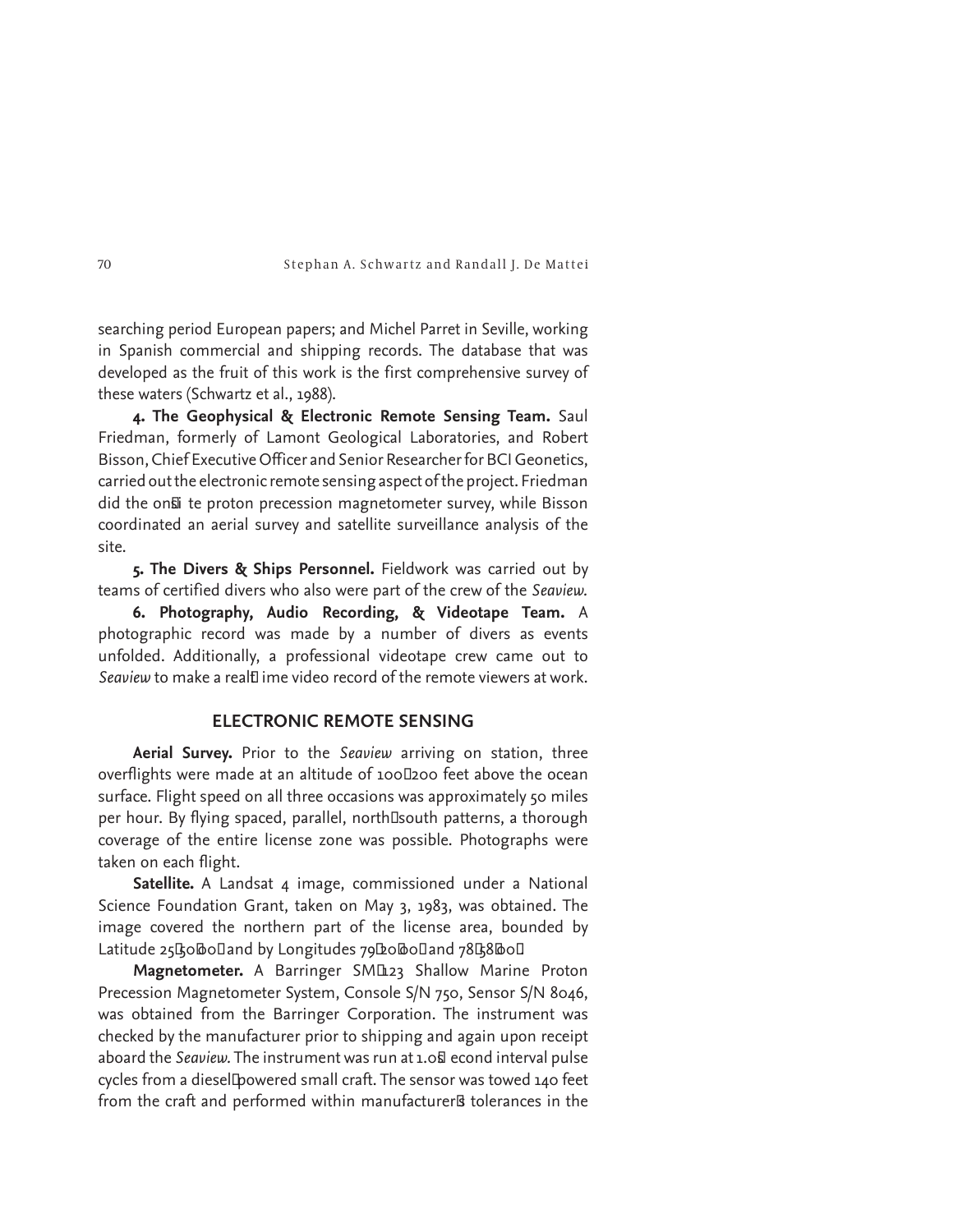daily test runs that were carried out before actual survey procedures were implemented. Magnetometers principally locate ferrous mass (no signal is produced by wood or nonFerrous metals).

The *Seaview* magnetometer procedure was to conduct parallel runs approximately 30 feet apart. Lanes were usually run northso uth, with perpendicular eastIwest lanes run across the same area when anomalies were recorded.

**Navigation.** The great challenge in nautical search procedures is fixing a location in such a way that it can be reliably relocated. The *Seaview* was equipped with a Foruno Satellite Communications navigation downlink, model FSN50, linked to a Forun LCQ o Loran<sup>ID</sup>.

Because the LoranII signal is weak on the Banks, electronic navigation is notoriously unreliable over long periods. Variations as much as 0.3 of a mile (.48 km) can occur over several days. For this reason, we established, through repeated readings off the SatCom, a fixed known point. The Loran was corrected daily by the SatCom relative to this point, thus assuring reasonable accuracy standards. A Raytheon Model R41 rastar scan radar equipped with range and bearing capability provided the ability to fix small boat locations. Sextant fixes were also shot, as needed, from the magnetometer craft on land masses (Beaks Cay, Brownß Cay) in the northernmost consensus zone. Most important, however, was the use of simple styrofoam buoys. These were dropped with 8 $\Box$ 16 pounds of lead at the end of the line at every significant magnetometer  $\overline{b}$ i t $\overline{u}$ 

**Metal Detectors.** Dive teams making a visual inspection of a site were equipped with metal detectors, Whites model P1Ihooo. Unlike the magnetometer, these metal detectors are nond iscriminating; that is, they detect the presence of any type of metal within their range. Tests were run to establish an efficacy parameter: Under optimal conditions, a metal object the size of a dinner spoon could be detected under three feet of sand. As expected, larger objects produced stronger signals.

**Visual Inspection.** Two divers at a time were slowly towed over significant portions of the license area in water 8L18 feet (2.44h .49 m) deep. They were visually inspecting the bottom, which was typically sand with eelgrass.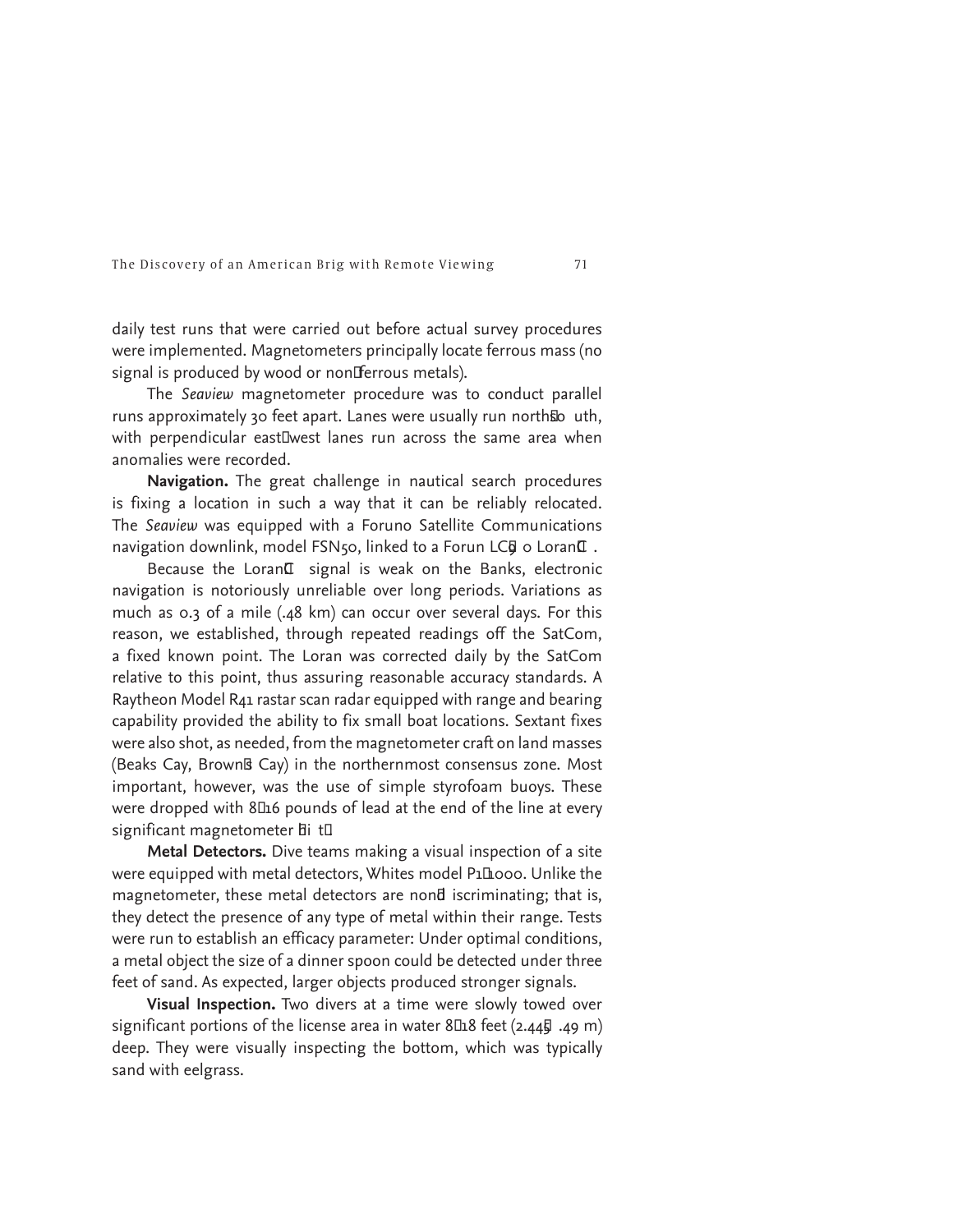# **ARCHIVAL RESEARCH**

# **Maps**

In August 1985, we began our research, seeking to define, on the basis of historical research, an area where there was some likelihood that shipwrecks existed, representing the maritime archival work produced an area





approximately 579.15 square miles (1,500 sq. km) in size. Once we had defined this general area we applied for and received an exclusive license from the Bahamian Government to search it (see Chart 1). The next task of the Archival Team was to produce the first compendium of all known shipwrecks from 1500 to 1876 known to have gone down on the Banks<sub>I</sub>n area much larger than the License Area. 1876 was established as the cutoff date for this database because ships after that date usually have little or no historical significance. The database had a second function. It allowed us to develop a baseline with which to develop a statistical analysis.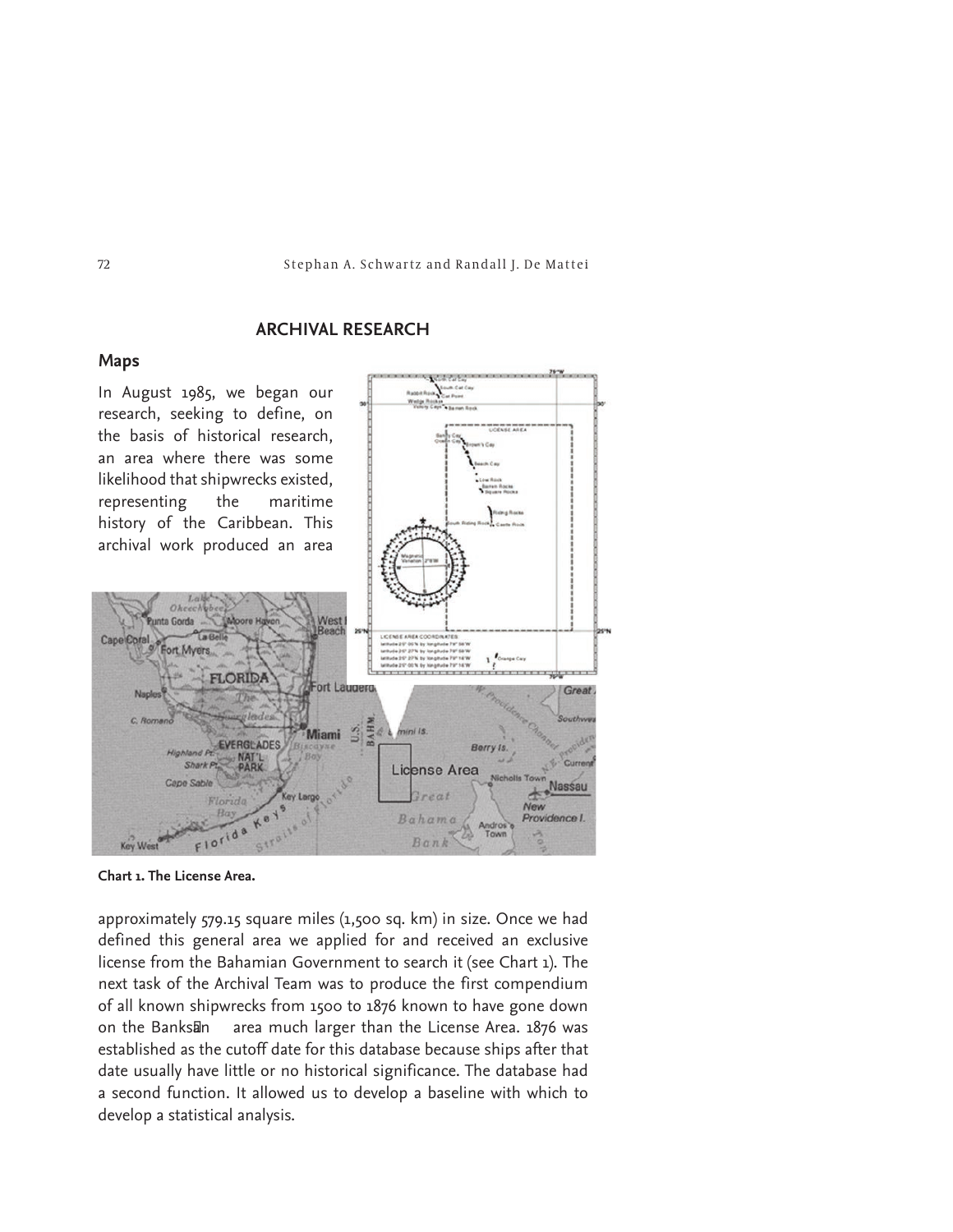# **REMOTE VIEWING**

While the License Area was only a small portion of the Bahamian national waters, it was still an area so large that it was obvious from the beginning that the remote viewing portion of the project would have to be carried out in stages. We started with a map of sufficient scale to encompass the License Area*,* and used the Bahamian Government Hydrographic Chart *(*BLSH702, scale 1:300,000)*.* This work began in December 1985 (see Chart 1). Consistent with the protocol and our earlier work, a new remote viewing session map was used with each viewer. To prepare the map, significant place names and other geographic data were removed, a compass rose was added, and the map was transferred to a Mylar<sup>D</sup> master. Identical blueprint copies were run off, thus eliminating colors that might cause unconscious cueing. These blueprint charts were then used one at a time in a series of individual interview sessions with the twelve remote viewers.

# **Consensus Zones**

When all sessions from the first cycle of one*E* o*B* ne interviews were completed, the maps were then oneDya ne put on a light table covered by another blank copy of the map, and the location data were transferred to what became the Composite Master (see Chart 2). This process revealed locations that were consensually selected. Where more than one remote viewer selected the same area, the aggregate area encompassed by their collective marks was designated a Consensus Zone (see Chart 2). In this way, the entire search area was reduced to three major and several secondary Consensus Zones. It was this composite with its Consensus Zones which laid the foundation of the location hypotheses, and that led to the second cycle of remote viewing sessions that would direct the fieldwork.

More detailed charts of the three major Consensus Areas were then obtained. The Northernmost Consensus Zone, which is the subject of this report, was covered by a Bahamian Government Chart (Bimini Sheet 8, Ref: PU822070, scale 1:10,000) (see Chart 3). Note the difference in scale. The maps used in this second set of interviews were prepared in the same way as those used in the first sessions. Then, following the same protocol, a second set of interviews was carried out.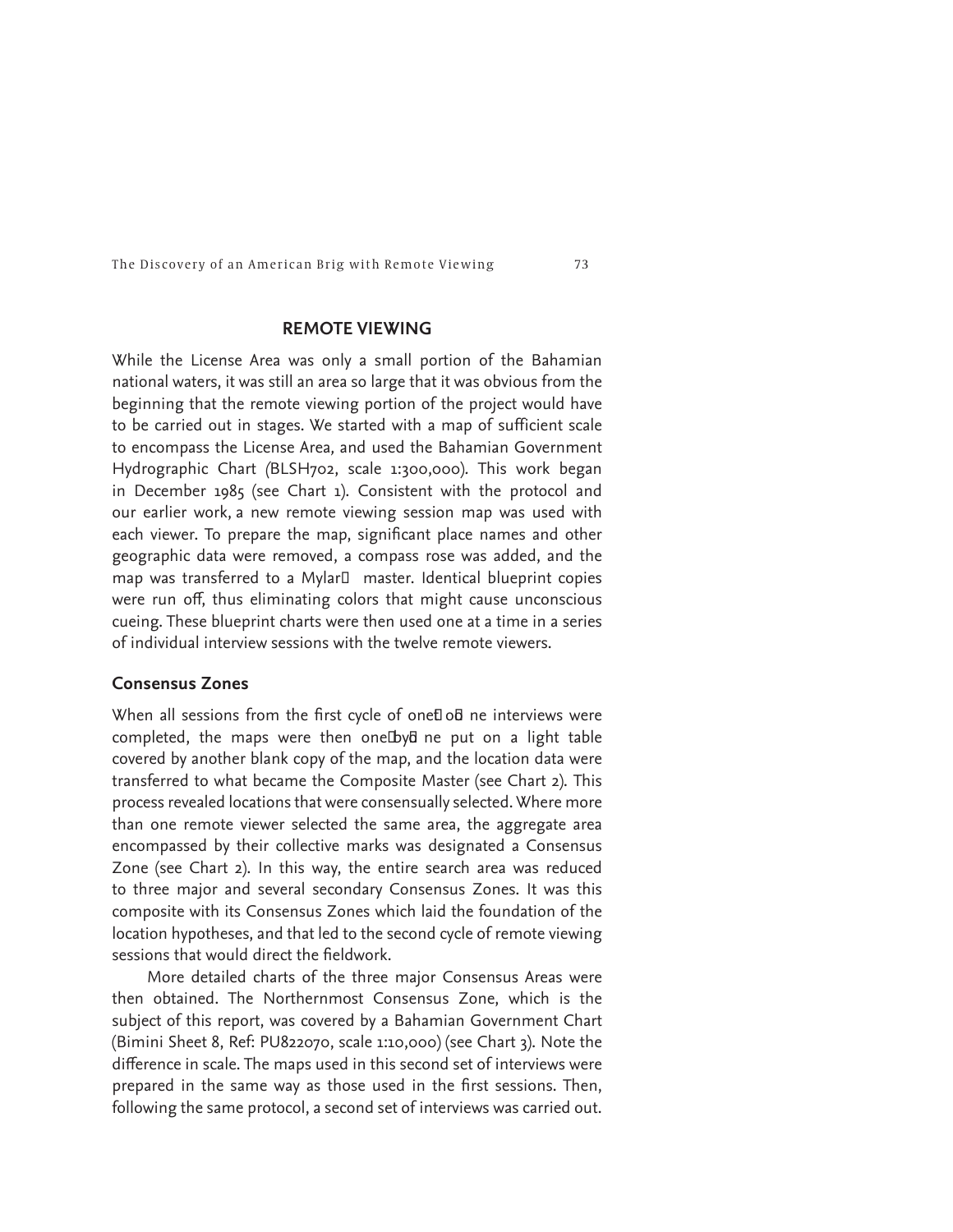



**Charts 2 & 3. The Composite Master, at the top, was produced by transferring**  the data from individual remote viewers<sup>[]</sup> charts to a single master. **Each square encompasses areas where multiple selections of the same area have been made. Note Consensus Zone C. The lower map is just Consensus Area C, the site addressed by this report. Other wrecks and debris were found in the Consensus Zone and in other areas, too.**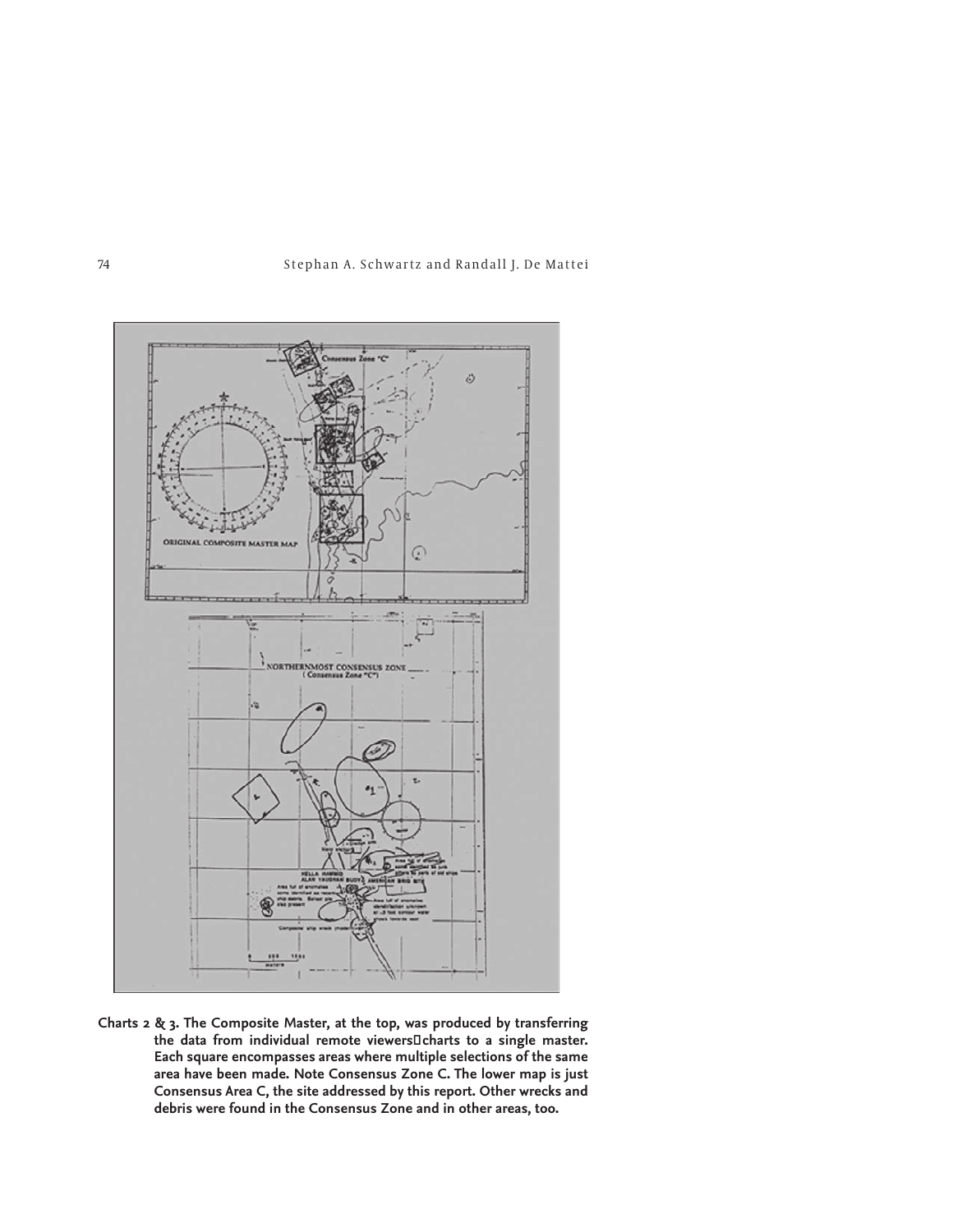### **Remote Viewing Sessions**

**Via Mail Sessions.** Remote viewers were blind to all but their own session. As already noted, some of the individual sessions in both the first and second cycles of the map probe phrase were done via mail. These viewers received the map and a series of questions, each in its own sealed, numbered envelope. The questions they contained were answered sequentially, with each envelope remaining sealed until the viewer felt the previous question had been responded to as fully as possible. Responses included audio tapes, drawings of things to be found at the sites marked on the map, and the map itself with the viewerß locations. Each sheet of paper, signed and dated, as well as the audio tape, were then returned by mail.

**InB erson Sessions.** Where interviews were conducted in person, the interviews were split between the authors to eliminate any subtle biases that might develop in the researchers and lead them to unintentionally cue the viewers. It was not a question of cueing a correct answer, since that was unknown to all, but of creating a kind of Bo isel a favored outcome, that would override the nonlocal awareness perceptions. There was no discussion between interviewers; thus, each interviewer was blind to the interviews he did not conduct until all sessions had been completed.

Everyone throughout the experiment, of course, was blind as to whether the information proffered by either electronic remote sensing or remote viewing was accurate until the answer was revealed through fieldwork.

**Interview Room.** A room was equipped with a table on which were an audio taperecorder, a lavolier microphone, and the specially prepared map; pencils and pens; a file folder containing the initial charge or direction; and blank 8.5 x 11 inch paper for drawing RV images.

**Interview Steps.** Following are the steps in a standard interview:

- 1) Remote viewer enters. On the table, face down, is the map.
- 2) The tapeI recorder is turned on and the tape is initialized with the names of the interviewer, the names of the remote viewers, the time and date of the interview, and the interview location.
- 3) The initial task instruction for the session is given. With slight variations, the task charge was:  $W$ he n you feel comfortable doing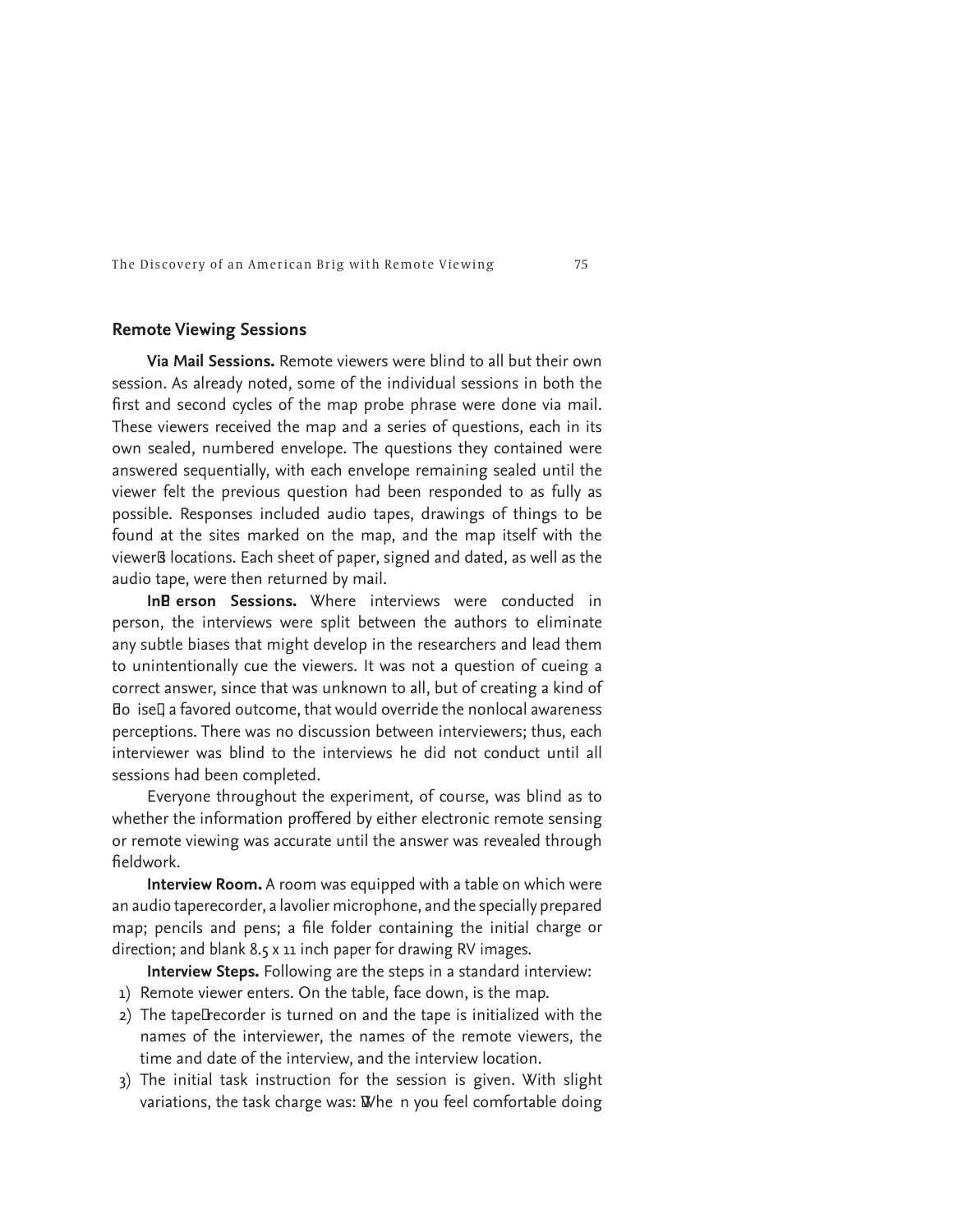so, please turn over the map. Would you please go over it however you like and locate any shipwrecks you discern? Please make a circle or shape around the location site on the map, making it as small as you can.<sup>I</sup> Some people just move their hand slowly over the map, some use a pendulum, some just stare carefully across the map.

- 4) After the locations are made and sometimes while they are being made, a spontaneous conversation goes on. The interviewer will point at a location asking, M ou are at the site, you are life�i ze, what do you perceive?î The role of the interviewer is to elicit, without cueing, further impressions concerning that location.
- 5) In the course of the session a remote viewer may be asked to or may want to make drawings to illustrate perceived images. These drawings, when completed, are signed and dated by the viewer. They are numbered sequentially beginning from #1.
- 6) When the remote viewer feels he or she has exhausted the sense impressions available, the session ends (a time ranging from 20 minutes to an hour). The map is signed and dated by the viewer and the interviewer. Map, tape(s), and drawings are all coded with the date and remote viewer<sup>g</sup> number and filed for subsequent analysis. The session is concluded.

We go into some detail about this procedure because it is our view that what is going on in all remote viewing is a transaction involving everyone defined by intention and agreement as being part of the experiment. We are in essence faced with an engineering problem in which a nonlocal circuit made up of all participants is created by intention. Studies in the life sciences suggest, to us at least, that levels of interaction whose mechanisms are unknown at presentalt hough wella bserved(G rad et al., 1961; Nash, 1982; Kreiger, 1974; Justa Smith, 1971) $\square$  have to be considered in designing these experiments. Practically, this means that what everyone feels, thinks, and holds focused intention on is a factor in the protocol.

# **REMOTE VIEWING ANALYSIS: LABORATORY & APPLIED**

In laboratory remote viewing experiments, it is possible to establish a fixed number of variables in the form of a descriptor list, in which descriptive detail is reduced to a binary  $\mathbb N$  es/No<sup>nf</sup>ormat. **I** Hits<sup>ncan</sup> be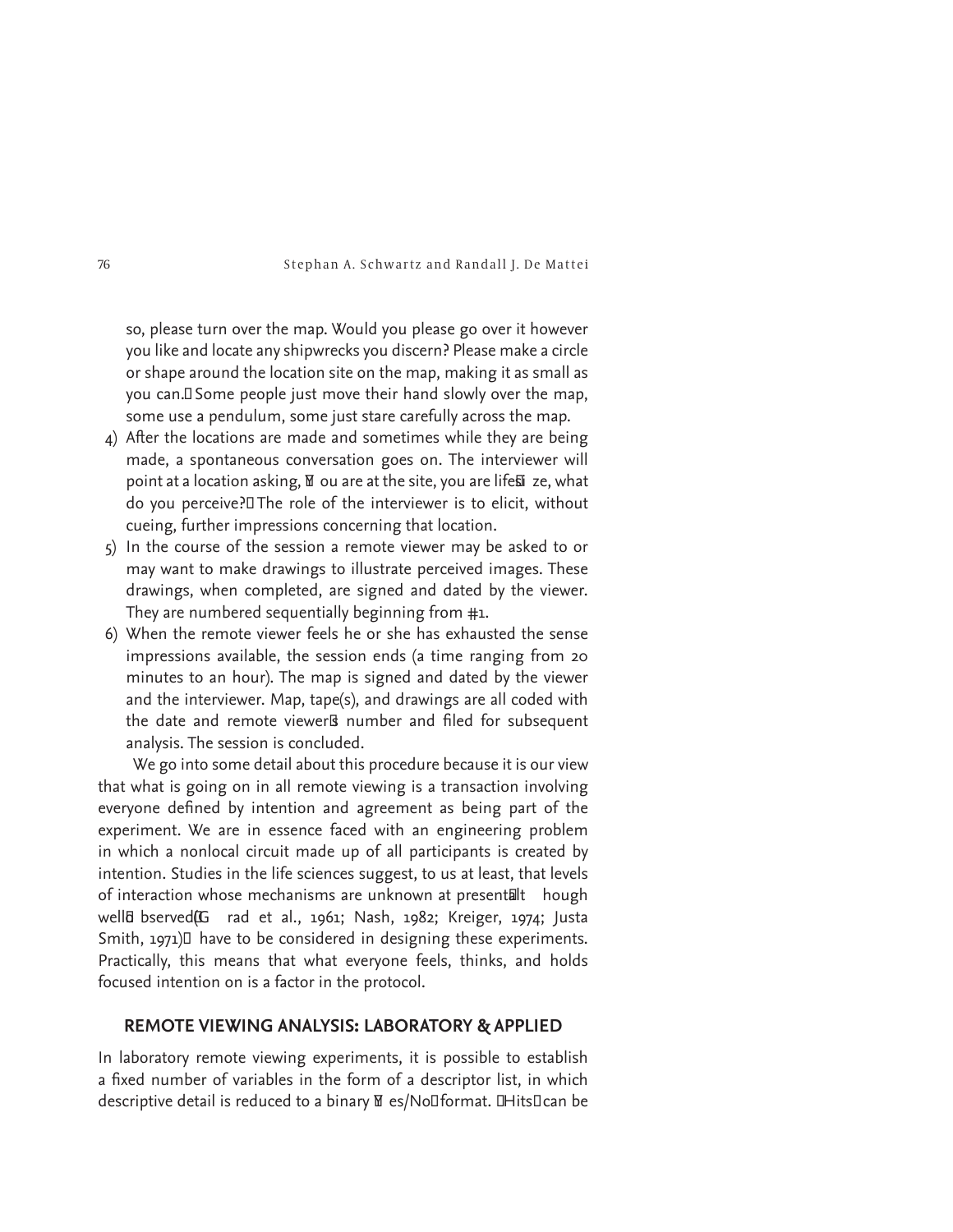

**Figure 3. Creating an unimpeachable chronology.** 

described in terms of whether or not a given descriptor is turned on or off, and the descriptions provided by remote viewing can be measured against a previously encoded correct answer form created by visually examining the target (Jahn et al., 1980). In this way statistical analyses can be developed.

In an archaeological project such as this one, the circumstances of the experiment are very different. The target is a large geographical area in which viewers first select specific locations and then describe in detail what will be found at that location. After multiple viewers have gone through this sequence, choosing the locations and a concept<sup>[]</sup> by<sub>d</sub> oncept analysis are carried out. Thus, remote viewing creates the hypotheses that guide the fieldwork.

# **Unimpeachable Chronology**

From a research perspective, the key to an experiment like this is that it must have an unimpeachable chronology. The sequence of events has to be absolutely clear and documented for any unassailable assessment of nonlocally derived information to be achieved. In this way an unimpeachable chronology is established.

All of these preIfieldwork data, and their analysis, are then notarized and turned over to an independent third party, thus creating an unimpeachable chronology (see Figure 3).

# **Archival Research**

The archival research was important because through that research it could be established what was and was not known about the nonlocally sourced location and description data at a site. Only fieldwork can say whether a given bit of nonlocal data is correct or not. The experiments are truly triple∆ blind. Also thanks to the exhaustive survey by the Archival Team,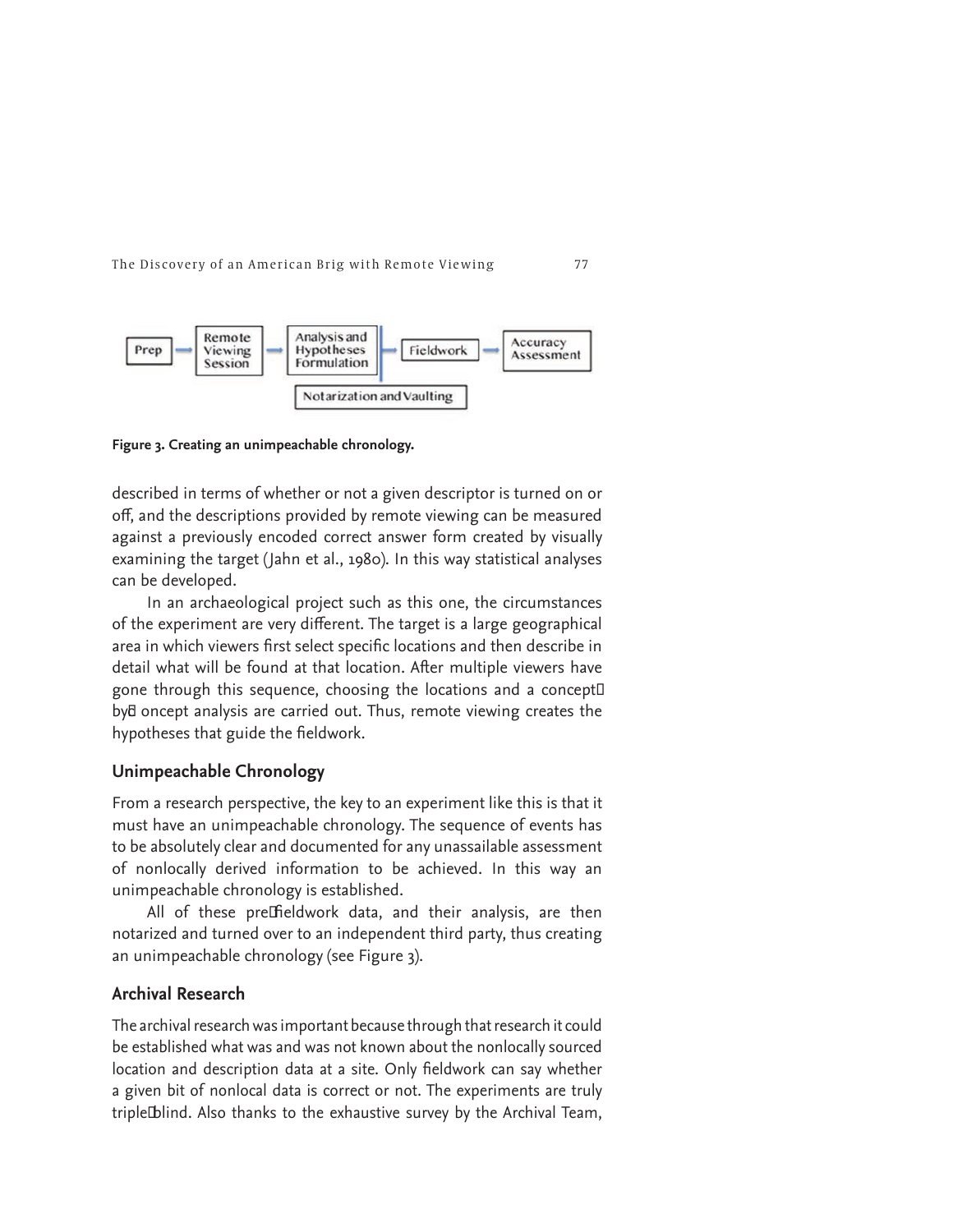we have a baseline against which to measure the probability of a given location; it is one in which we can repose with reasonable confidence.

The central difference between a laboratory experiment and an applied experiment is that in the laboratory experiment the point of the study is a statistical probability outcome. In an applied experiment, the sourcing of nonlocal information through the remote viewing protocol is only a midway point, useful, as with all remote sensing input, in making decisions as to how to conduct fieldwork. Only fieldwork and post□ fieldwork conceptIbyIconcept expert assessment can establish accuracy.

To do this assessment requires the considered expertise of several disciplines. It is a far more granular process than the coarse *Escreen*<sup>[]</sup> of a descriptor list, typically limited to 20 or 30 discrete concepts. The process is described in detail below.

# **FIELDWORK PROCEDURE**

Fieldwork begins by determining whether there were any historical records of sites within the Consensus Zones. This is followed by studying the satellite imagery for each Consensus Zone to determine whether the locations in the Consensus Zone could have been established through aerial surveillance. This is followed by a two& tep process:

## **Electronic Remote Sensing**

The magnetometer (mag) survey team goes first, carrying out its electric remote sensing search within a Consensus Zone. In addition to its search gear, the tender is equipped with a radar reflector, a twoLway radio, and a number of buoys (Figure 4). The tender is manned by a geologist specializing in electronic remote sensing and a tender operator (who occasionally performed both roles). After this independent survey is completed and the data are logged, the remote viewer phase begins. If a remote viewing  $\overline{b}$  it  $\overline{b}$  is reported, the mag tender follows behind the viewerdi rected tender, and reImags the area selected by the viewer to see if the location could be picked up now that the remote viewers had pinpointed it. In this way it is possible to know with certainty whether a site had been located by magnetometer or by remote viewing, or both.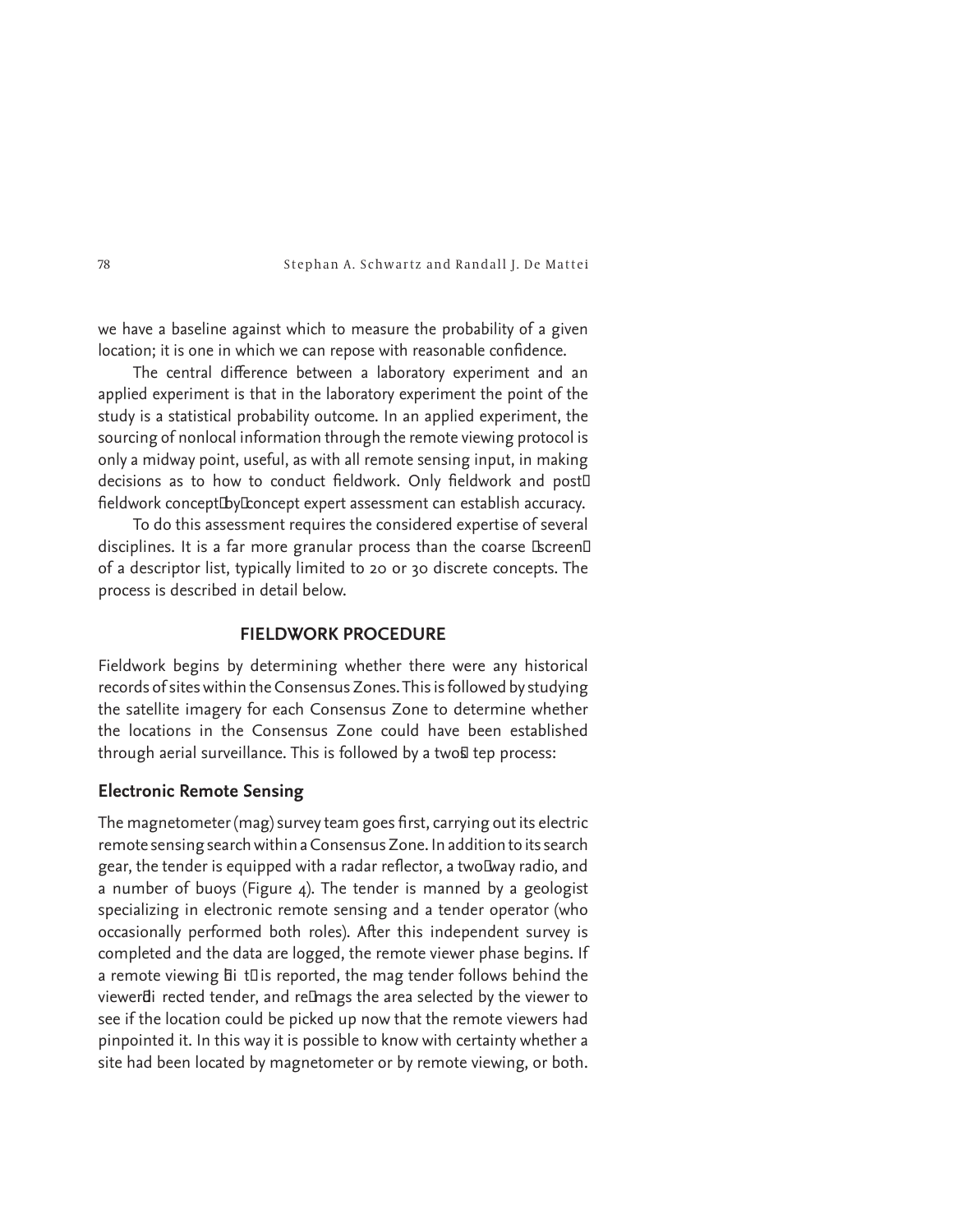

**Figure 4. The electronic remote survey tender preparing to launch. To protect it from the sea, the magnetometer is in the white chest. Note also the buoys.** 



**Figure 5. A tender with a remote reviewer launches from the** *Seaview* **to locate the site.**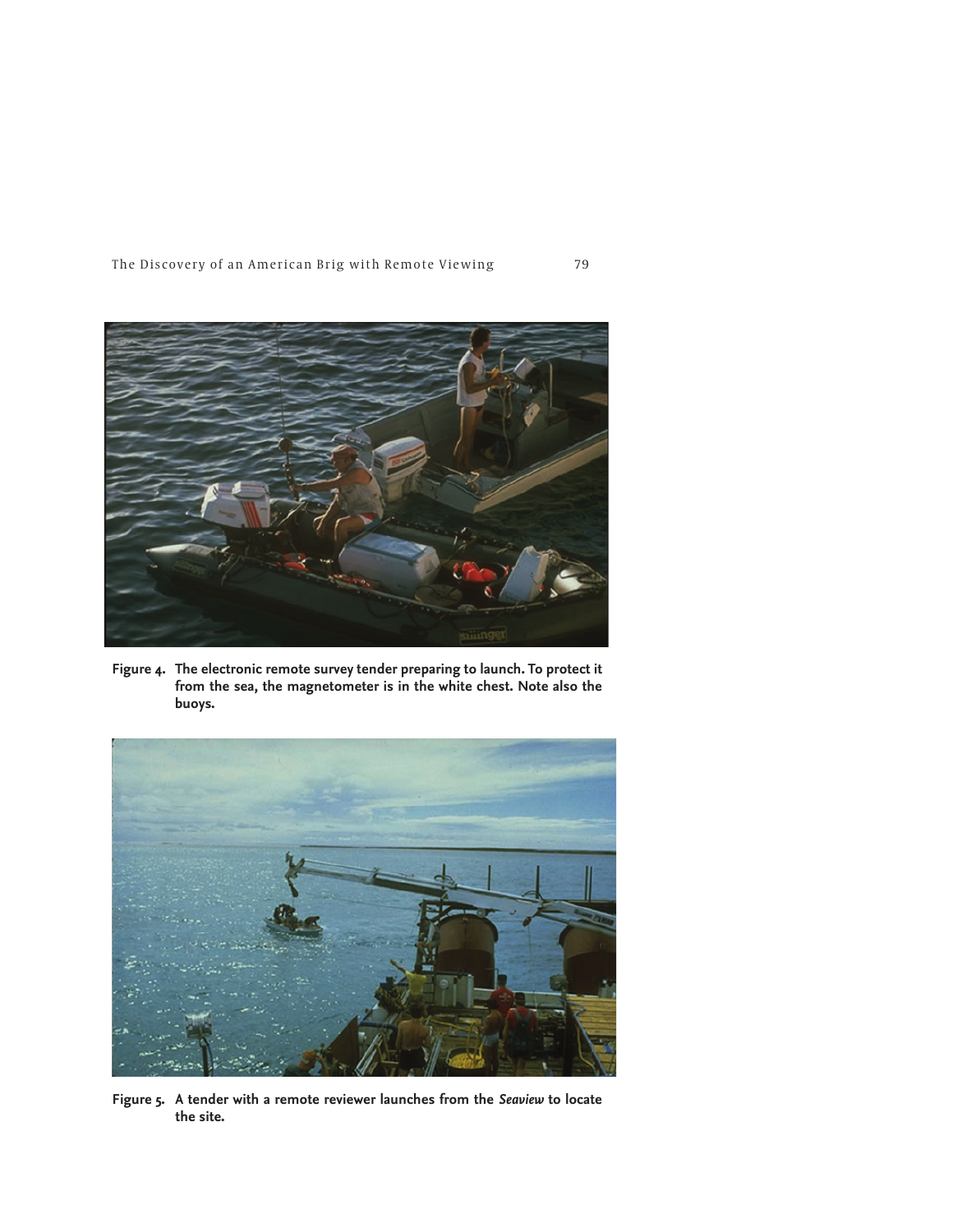# **Remote Viewing**

In the open ocean, in the license area, remote viewers come out to the *Seaview* one or two at a time (see Figure 5)*.* When they are aboard, the ship moves to a selected Consensus Zone. The viewers are individually taken in one of *Seaview*<sup>Is</sup> tenders carrying a diver operator, a researcher/ diver, and the viewer. Each boat is equipped with a VHF twoIway radio and a radar reflector. The reflector allows the position of the tender to be fixed relative to the known location of the *Seaview*. The tenders go to different outer boundaries of one of the Consensus Zones developed during the preIfieldwork phase. Once at the boundary the viewers are given a numbered styrofoam buoy and asked to guide the tender to the location of the wreck they had previously located during the Map Phase. The remote viewer moves the tender across the sea to a location of their choice. The numbered buoy is dropped. The *Seaview* is contacted, and the tender<sub>ß</sub> location is fixed and logged on the 1:10,000 chart for that area (see Chart 3).

# **RESULTS: ELECTRONIC SENSING & VISUAL SURVEYS**

**Satellite.** The Landsat image for this location is unusually fine. There was virtually no cloud cover, and penetration to the bottom was clear and unequivocal. In these waters, however, resolution of unclassified satellite imagery was not adequate to locate or identify sites as small as the wreck site reported here, so this form of electronic remote sensing was not useful.

**Magnetometer.** The magnetometer survey over this site (see Figure 6) never produced readings greater than 60 gammas, insufficient to justify archaeological excavation. Subsequent excavation explained why magnetometers did not detect the ship. The target ship was an unusually fine one built with the leading technology of its age. The shipß fastenings were brass, bronze, or Muntz metal (a patented brass□ based amalgam introduced in the early part of the  $19<sup>th</sup>$  century). The mass of ferrous metal, which is the magnetometer<sup>g</sup> target, was far smaller than would have been found on a ship of less expensive or earlier construction. It should be noted that this failure of electronic remote sensing to locate the site has been previously reported in every applied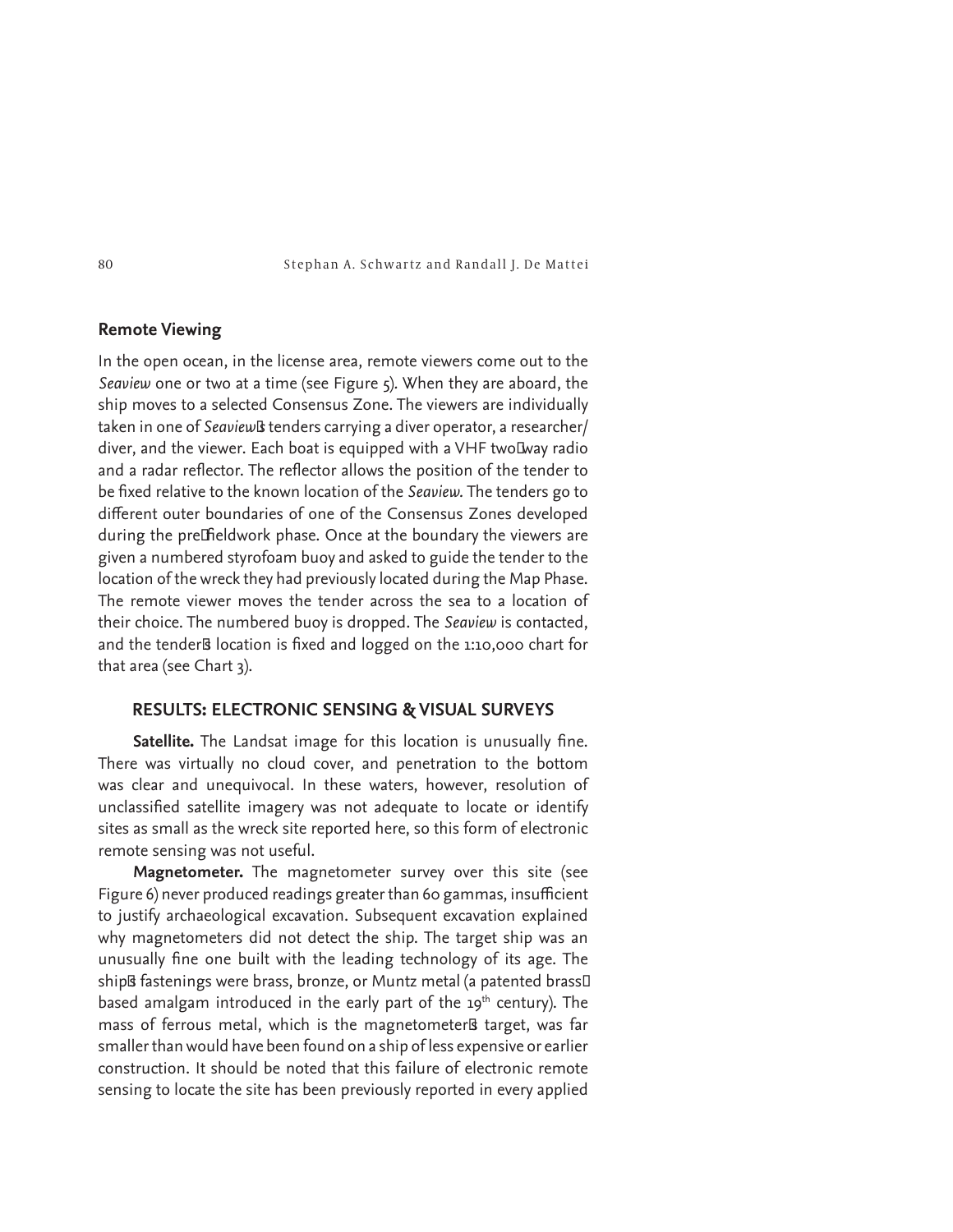

**Figure 6. The magnetometer both on the** *Seaview* **and from the tender were unable to locate the wreck site.** 

archaeological project done before this one. The data have repeatedly shown that the nonlocally sourced information using remote viewing led to a site<sup>g</sup> location, and that electronic remote sensing was not useful. In every instance nonlocally sourced information accomplished what electronic remote sensing could not.

Aerial. Three flights were carried out, at different times of day, and with different cloud covers, to assure complete visual aerial surveillance. No shipwrecks, not already on the charts, were visible. There was no sign of the wreck site that is the focus of this report.

**Visual.** Salvagers from the 16th century onward have been searching this area particularly because it is immediately adjacent to Brownß channel. There are no reports of such a discovery. This is also a favored area for sport divers, and at least two sport dive operations regularly bring out clients for dives working the Beaks Cay area. Interviews with their staffs established they had no previous knowledge of the site (*Bottom Time*, no date).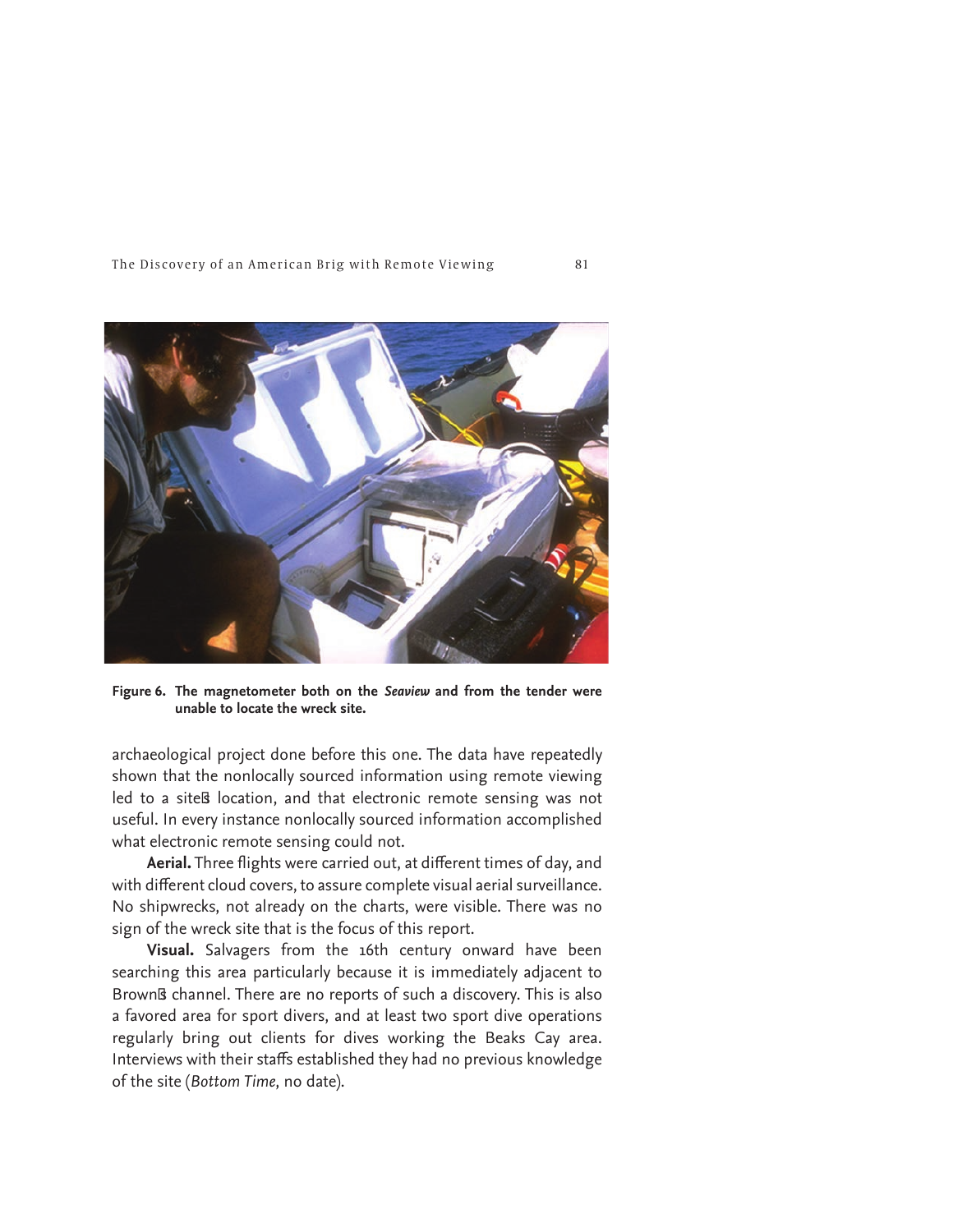# **RESULTS: REMOTE VIEWING**

**Location.** As the Master Composite Map for Consensus Zone C (see Chart 3) shows, this wreck was found by remote viewing at the location predicted. On September 29, 1987, Hammid and Vaughan were taken out in one of the tenders and within an hour had agreed on a site and dropped a buoy. Through this stepd own process, a search area that began with 579.15 square miles (1,500 sq. km) depicted on a map thousands of miles away was reduced to an exact location from a tender at sea, as is required if such information is to be really useful.

When we found the site on September 29, 1987, we were unequipped to do excavation, and after fixing the location we left the buoys and went into dry dock where alterations and additions were made to the *Seaview.* When we returned to the area some three weeks later, no remote viewer was aboard. Steering on the previously logged Loran readings, we sought the buoys for finet uning the location. The buoys left on the earlier voyage had been blown away by storms or stolen by fishermen.

We could not be sure about the Loran beyond saying that we were within 500 yards (457 m) of where we had found the shipwreck. No remote viewers were present. Three days of towing divers and redoing the magnetometer survey of the Consensus Zone within those 500 yards failed to relocate the site, demonstrating how difficult it is to locate a site using traditional visual and electronic remote sensing even when you know its location down to a few hundred yards.

Three weeks later we returned to the Consensus Zone for a third time, this time with a remote viewer on board. Using the nonlocally sourced data the viewer provided, we positioned ourselves. By then it was too dark to make a visual inspection. The next morning divers went down to look at what at first appeared to be a typical low rise of white sand covered with eel grass (Figure 7).

Even with the remote viewing guidance, the divers could find nothing, until as the dive was ending one of them saw a particular coral that seemed unnaturally symmetrical (see Figure 8). He tagged it and drew it to the attention of the other divers who agreed it seemed odd. On a Bu nch<sup>[]</sup> the diver struck the coral with his dive knife, and a piece gave way. The chip revealed what was later determined to be a bronze keel bolt. This led to a reexamination of some small rocks, later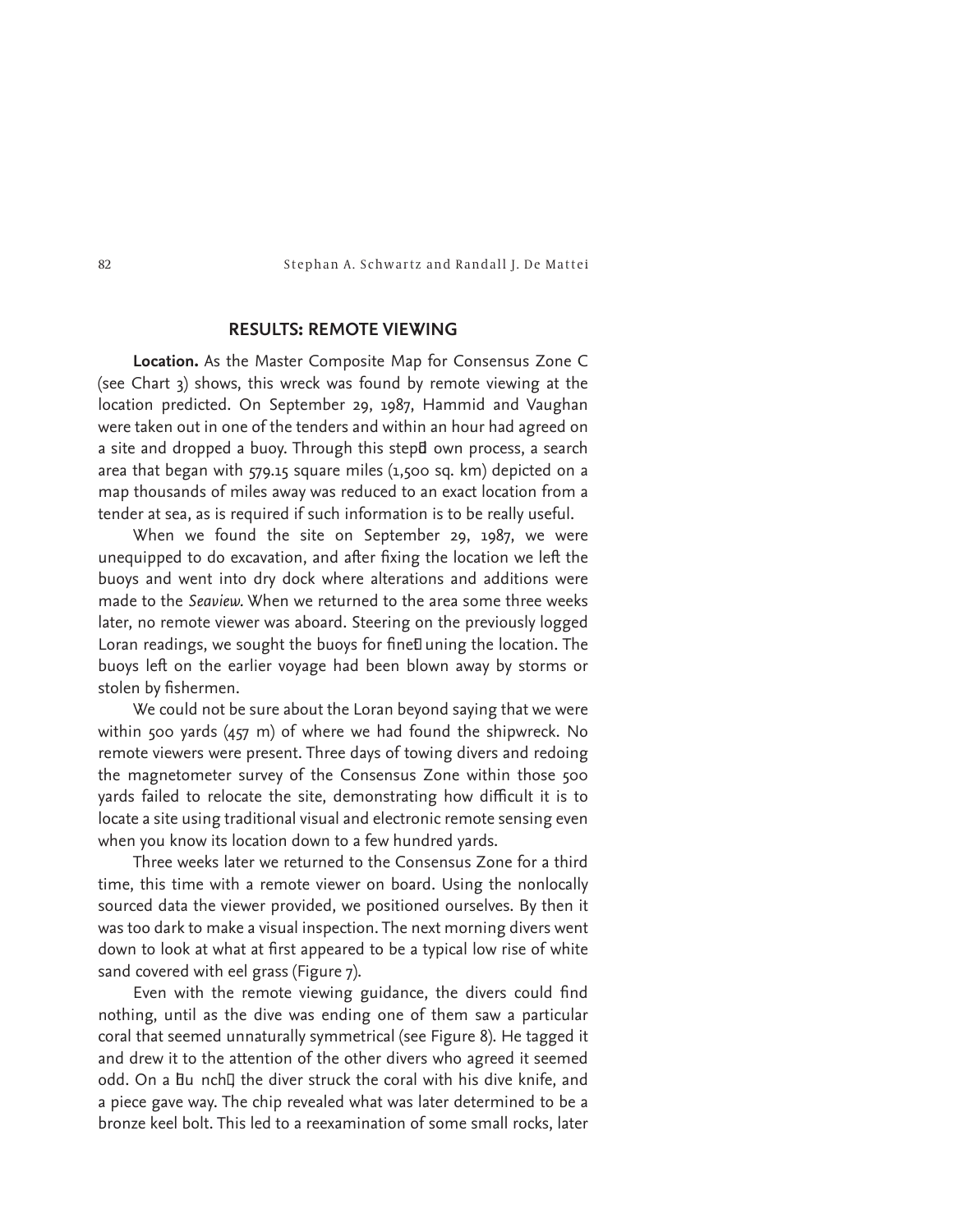

Figure 7. The site as it appeared on the first dive. Nothing to see. No **magnetometer hit that would suggest anything was there to be found.**



**Figure 8. To a diver, this slightly symmetrical coral stood out, and he tagged it, brought it to the attention of the other divers, who agreed, and stuck in his dive knife revealing a bronze keel bolt.**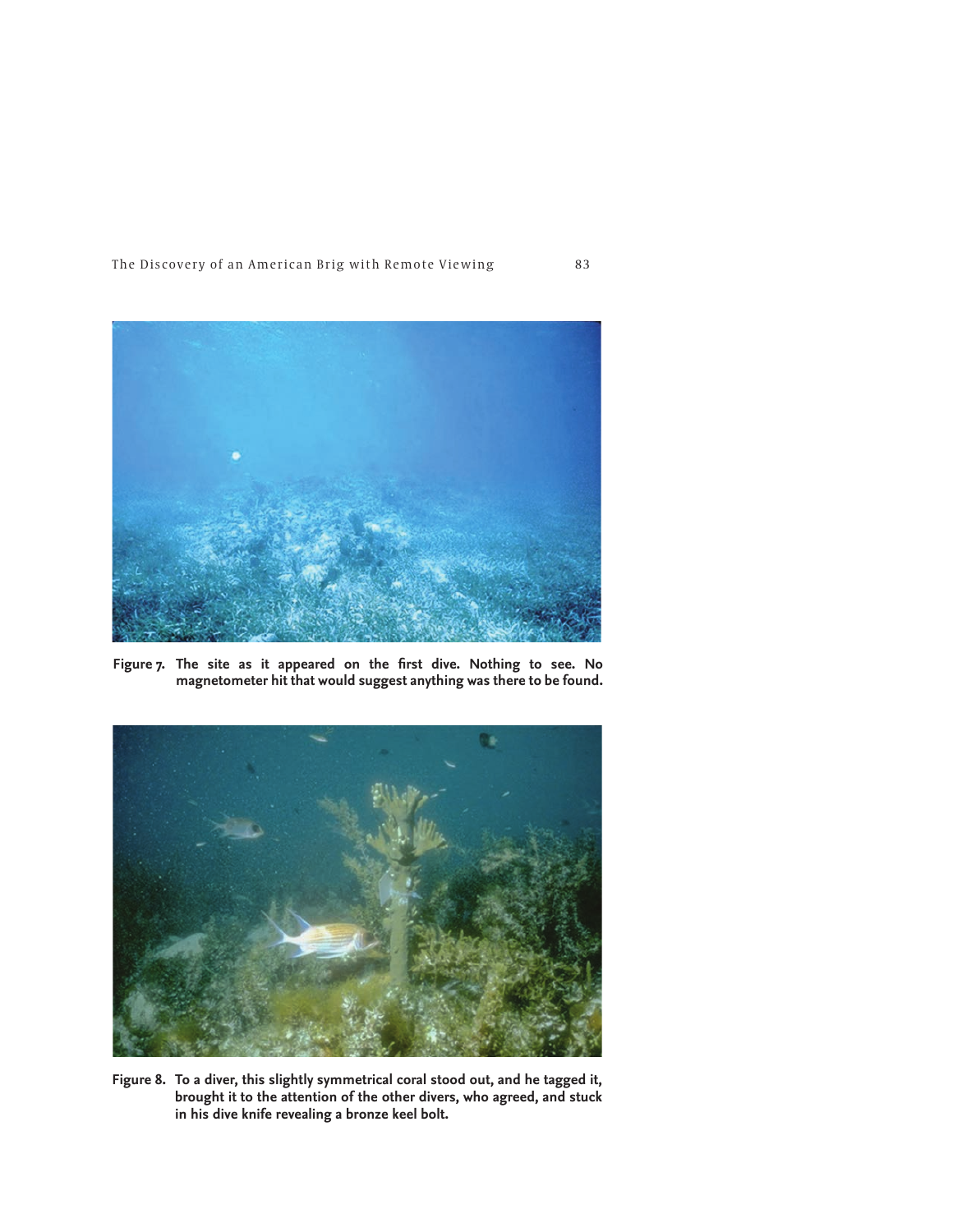

**Figure 9. The site was staked and a buoy line was tied to it to guide the tenders, while divers explored the site.**

determined to be ballast stones. This entire process took perhaps five hours.

After a second failure of mag and visual survey in an area of only a few hundred yards, the site had been relocated by remote viewing (see Figure 9), and excavation began immediately. It revealed an unusually intact wreck buried three to five feet beneath the eel grass and sand. Nothing was visible except the fire coral<sub>d</sub> overed keel bolt and some ballast stones mixed in with the indigenous rocks. Only excavation revealed that hidden beneath the sand, coral, and rocks was the remains of a collapsed American armed merchant brig which sank within the early decades of the 19th century. It also showed that the buoy dropped by Vaughan and Hammid was less than 35 feet from the keel bolt, and directly on top of the wreck, as excavation would reveal.

**Descriptive Concepts.** The transcripts of the interview sessions show there were 193 conceptual concepts put forward about this site by the remote viewers. This material covered surface geography, sub□ surface geology, ship location, the position and identity of the ship, and detailed descriptions of its component parts and contents. Based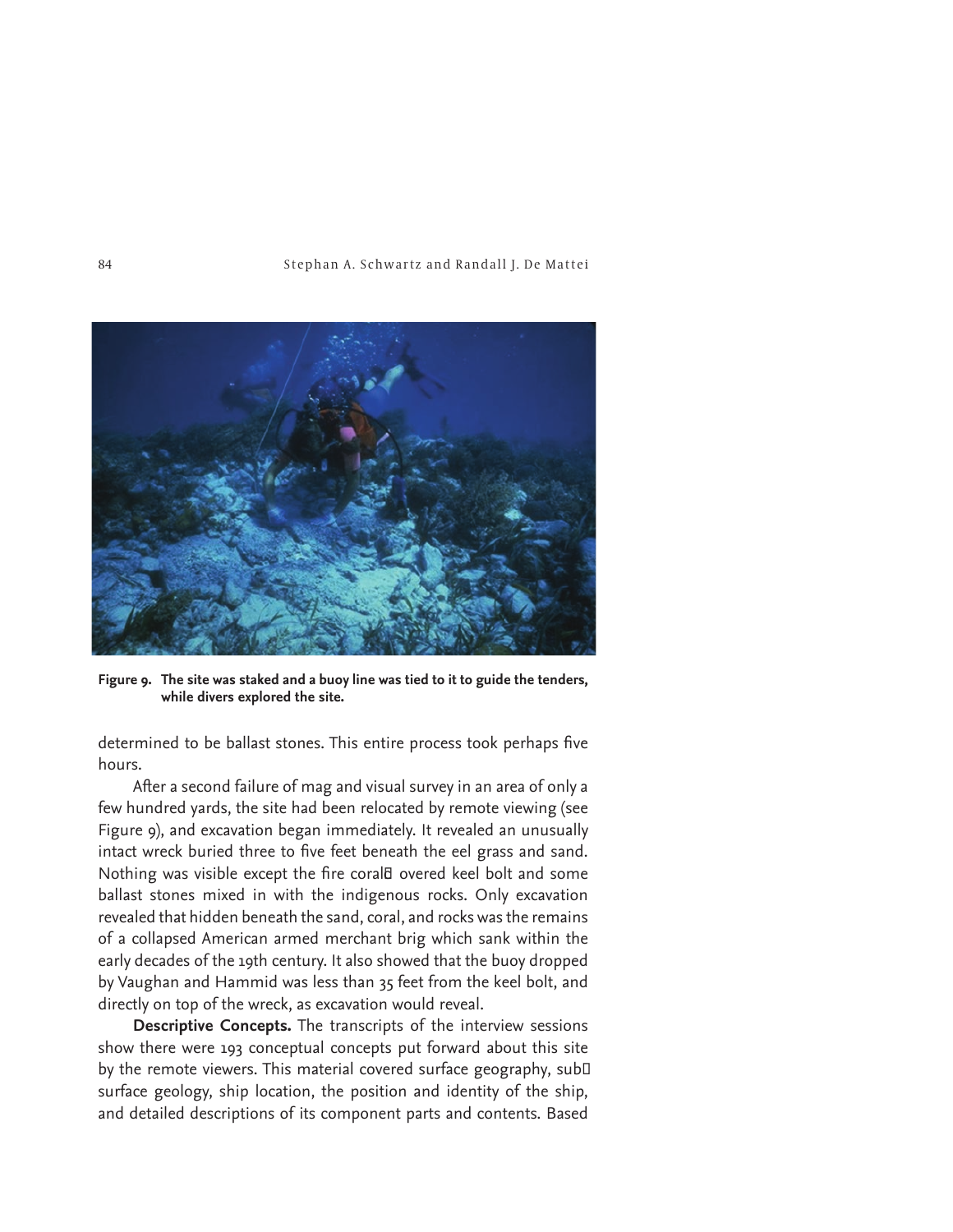|                           | Correct | Partially<br>Correct | Incorrect | <b>Non</b> D<br>Evaluable<br>(NB) | Total   |
|---------------------------|---------|----------------------|-----------|-----------------------------------|---------|
| Pre <sub>Bi</sub> eldwork |         |                      |           |                                   |         |
| Total number of concepts  | 91      | 14                   | 3         | 38                                | 146/108 |
| Percentages including NB  | 62%     | 10%                  | 2%        | 26%                               |         |
| Percentages minus NB      | 84%     | 13%                  | 3%        | Π                                 |         |
| On <sub>B</sub> ite       |         |                      |           |                                   |         |
| Total number of concepts  | 30      | $\overline{4}$       | 3         | 10                                | 47/37   |
| Percentages including NB  | 64%     | 9%                   | 6%        | 21%                               |         |
| Percentages minus NB      | 81%     | 11%                  | 8%        | П                                 |         |
| Combined                  |         |                      |           |                                   |         |
| Total number of concepts  | 121     | 18                   | 6         | 48                                | 193/145 |
| Percentages including NB  | 63%     | 9%                   | 3%        | 25%                               |         |
| Percentages minus NB      | 83%     | 12%                  | 4%        | Ο                                 |         |

TABLE 1 **Concept Accuracy Evaluation**

on archaeological fieldwork and archival research, the accuracy of the concepts was determined (see Table 1).

<sup>-</sup>

**A Piori Evaluation.** The reconstructive material is subject to what might be called The Generic Criticism. That is: When a remote viewer is asked to describe something in or under the sea, there is a generic sort of description that many presume will cover many, if not most, wrecks. In the sense of naming or drawing certain nautical universals, for instance an anchor, this is true. But in most respects, as we have learned by more than a decade of direct field experience and study of the literature, this criticism is true in only the broadest terms. Shipwrecks present themselves in many ways. There are thousands of boat types. The reality is that beyond a few generalities, sunken wrecks, the condition they are in, and the things in the wreck all are specific to that wreck.

In this case the remote viewers described a ship that was intact. Several said it sank in place. This sounds generic, but, in fact, the brig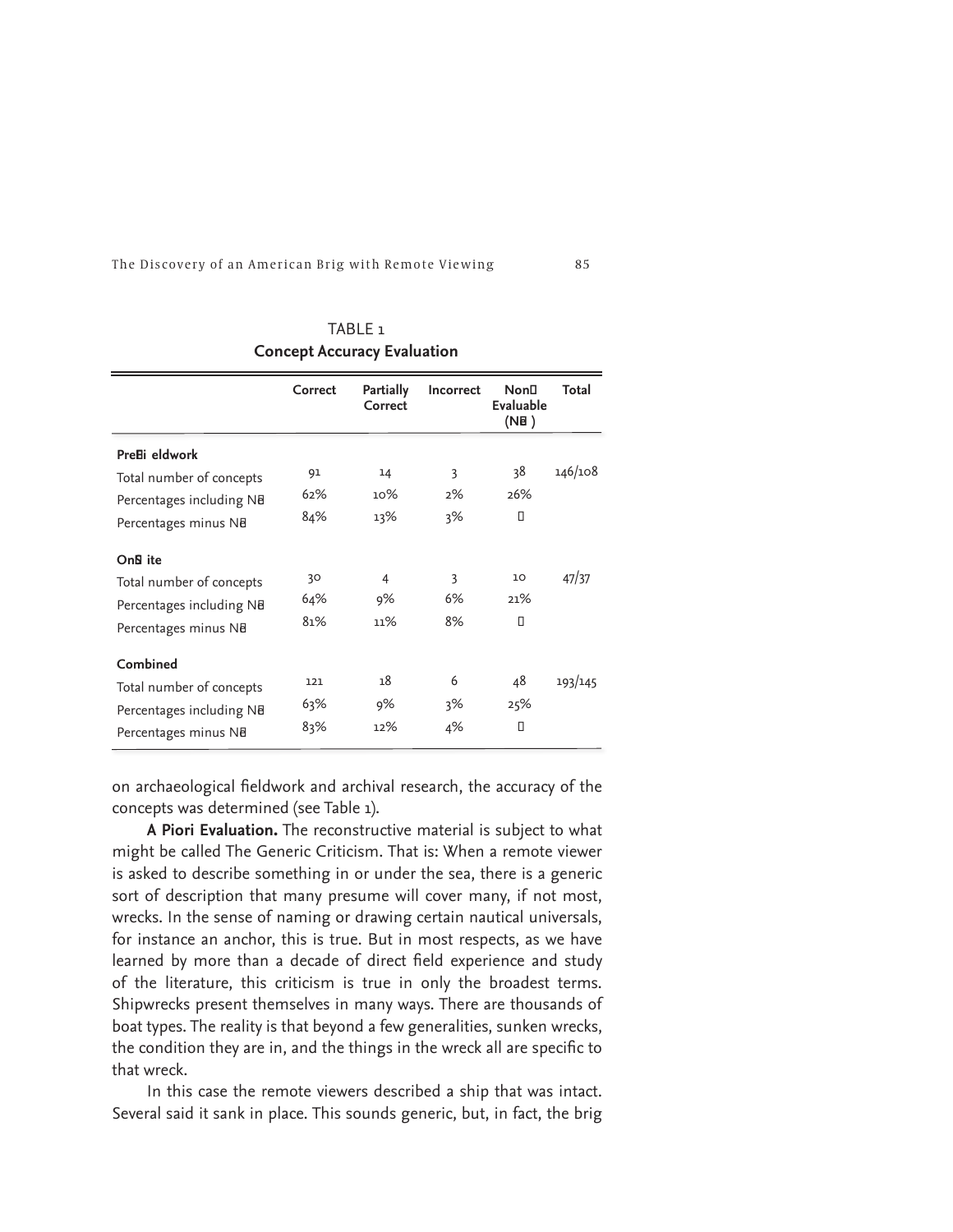

**Figure 10. The timbers of the brig** *Leander* **represent a rare case on the Bahamas Banks of a shipwreck that is still intact. This is because the** *Leander* **probably sank while at anchor. The remote viewing description of**  timber stacked like **E** ailroad ties<sup>I</sup> was completely validated by the  $fieldwork.$ 

is the only wooden sailing shipwreck ever found in the area this intact. Sailing ships driven or mis ai led onto the Banks did not often stay completely together like this one when they sank. Typically, one finds a debris trail along which, over some distance, a ship breaks up, spilling its contents and losing parts of its structure. So the description of an intact ship was quite meaningful, and one of the reasons we chose to do an extensive excavation. Here, at an even smaller scale, are several other examples of remote viewing, with a low a priori probability of being correct, that excavation later demonstrated were, in fact, correct. RLL5 described the site by saying: □ feel wood, big pieces of wood, like railroad ties . . .î (see Figure 10*)*. This may sound generic. It is not. The massive timbers of the *Leander* present the rare case of a ship that sank intact. *There is no other ship recovery on record in the License Area that matches this site. Expanding the scale, there does not seem to have been*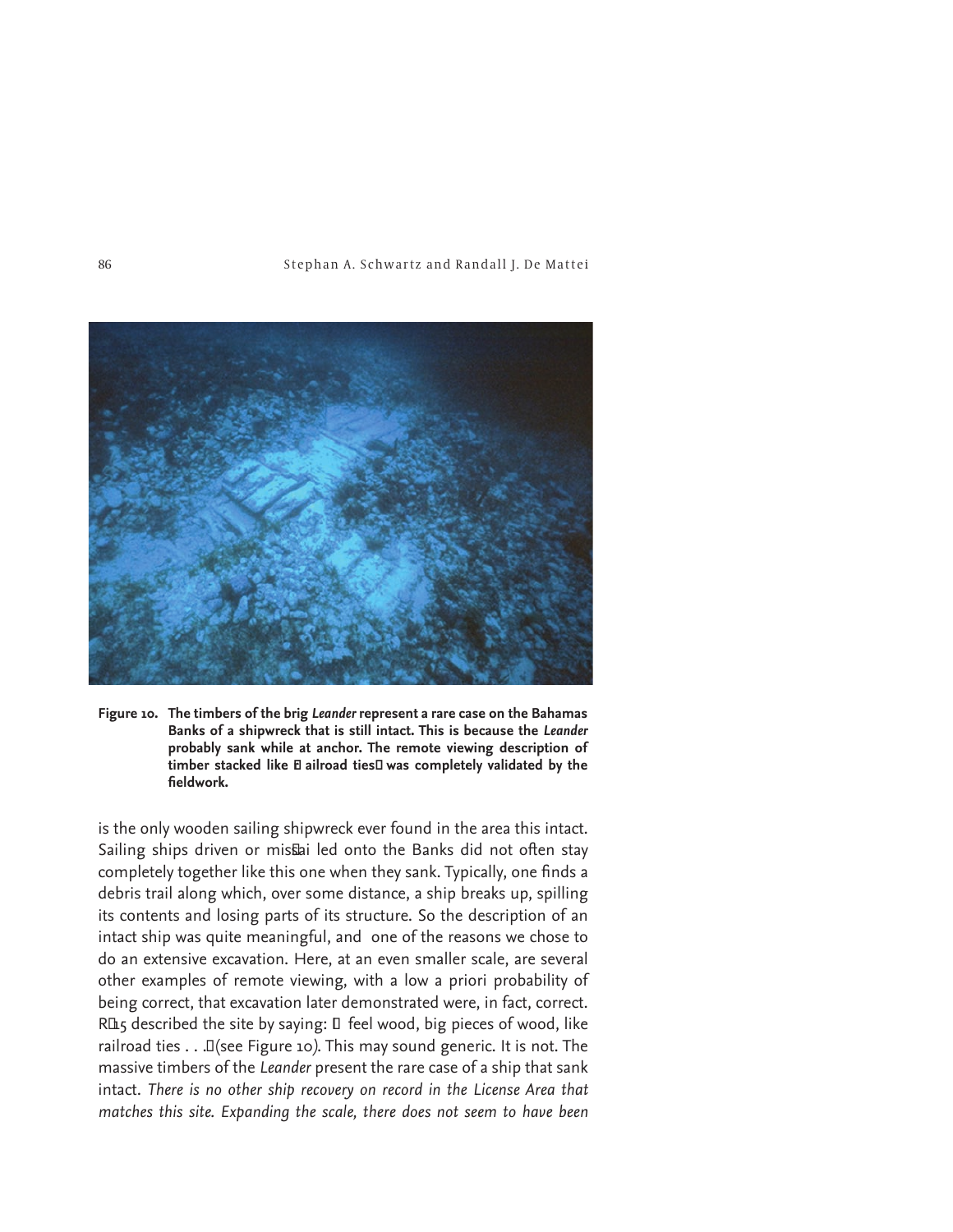*another equivalent reported excavation like this on the entire Banks.*

Similarly reported was Land small glass bottles.<sup>II</sup> Small glass bottles rarely survive the constant movement of sand and currents on the Bank. The probability of discovering one intact is very small. Yet two were found as described in the wreckage of this site (see Figure 11).

Or,  $\Box$ .. pewter ... I don It know what it is, but some kind of corroded metal<sup>[1]</sup> (see Figure 12); and, Eve ryday artifacts. .. I Again, these observations only seem commonplace. Based on other excavation reports, the site is notable for the number



Figure 11. Remote viewing predicted that **Ismall glass bottles**I would be found, **and they were.**



**Figure 12. Remnants of containers. Of particular interest is the pewter cruet in the center; it had been predicted through remote viewing.**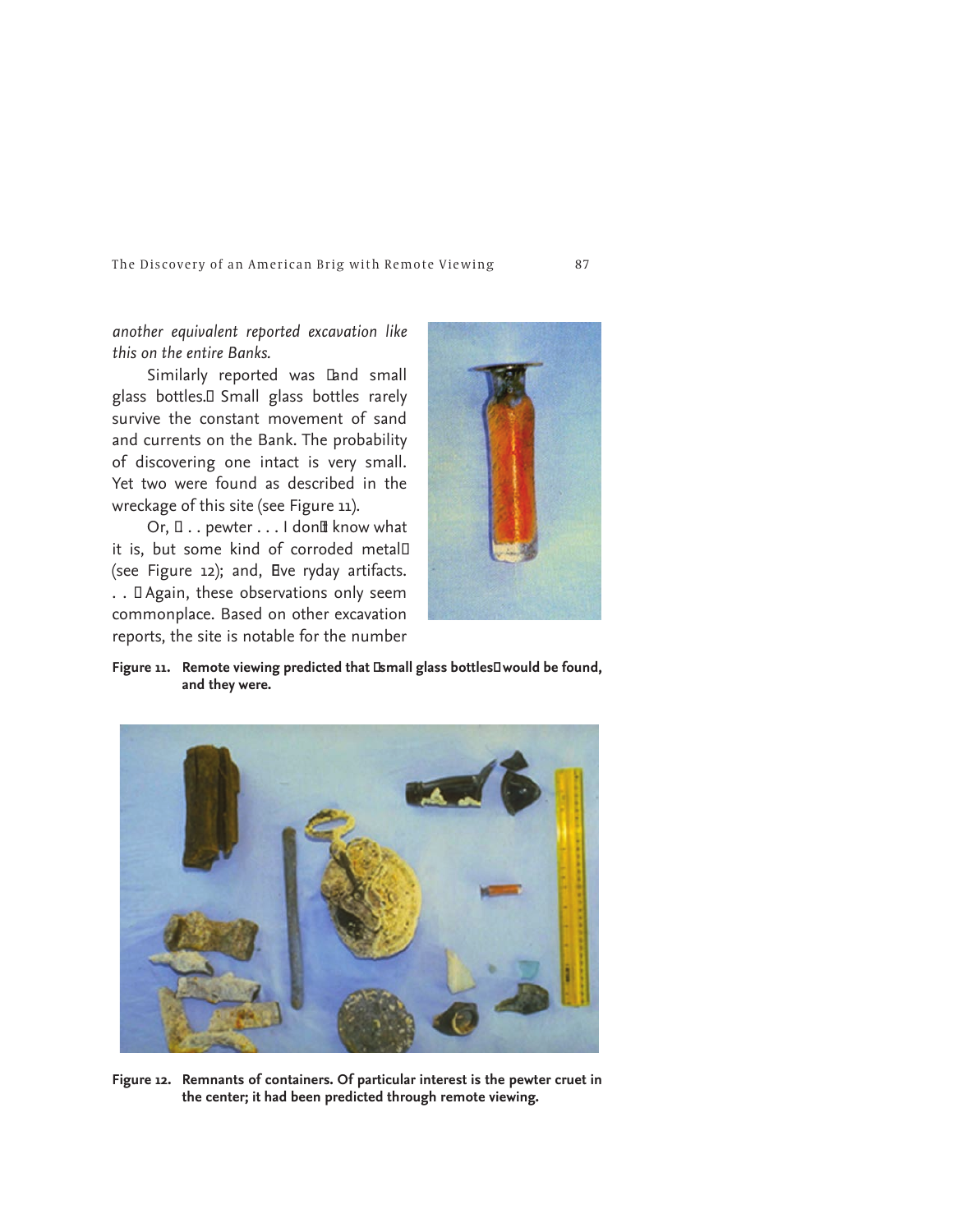of such items that have survived. Among the artifacts recovered: the Captain<sub>B</sub> pearlIhandled razor, parts of a drafting set, and a silver or pewter cruet.

Experience taught us that arguments proposing that most wrecks can be described by predictable, interchangeable clich<sup>I</sup> images simply do not hold up. Similarly, the criticism that anywhere one looks one is likely to turn up a wreck is ludicrous in the face of the immensity of the ocean, the uniqueness of each site, and the academic and historical search literature.

**Statistical Analysis.** There are three ways to determine the statistical probability that this discovery was a chance occurrence: 1) The location of the site only in reference to Consensus Zone C; 2) The location of the site in reference to the entire License Area; 3) the location of the site in reference to the entire Grand Bahama Banks. Let us select only the first two, since it must follow that if these two analyses are above chance, then the third, involving the entire Banks, must be even more improbable.

No matter which case is selected, one begins by recognizing that *approximately 300 notable wrecks went down, not just in the License Area but across the entire Banks, from 1500 to 1876,* as determined by a thorough search of historical records and archival material.

Let us take the most conservative (and obviously artificial) posi $\Box$ tion: Assume all 300 of those wrecks were within Consensus Zone C. The search area of Consensus Zone C is 30.59 square km (11.81 sq. miles, 12 sq. miles of sea minus 0.19 sq. miles of land mass). The brig site is 5,000 square feet, equaling 0.000179 of a square mile. Within Consensus Zone C, 65,849 sites of this size could be placed. In essence, then, we have a grid with 65,849 cells. If the probability of selecting that particular cell in the grid by chance exceeds *p* 0.05, then remote viewing can be considered a determinative factor. In fact, it is 300/65,849 or p 0.005; a very significant result.

Let us next take the less conservative, and more realistic (although still artificially conservative), case: Assume the wrecks are evenly distributed throughout the entire License Area. That said, we should expect to see 11.81/579.15 x 300 = 6.12 boats in Consensus Zone C. The probability of finding one in a 5,000 square feet area is then 6.12/65,849 = *p*0.00009, which strongly suggests that chance is not an explanation for the location of the *Leander.*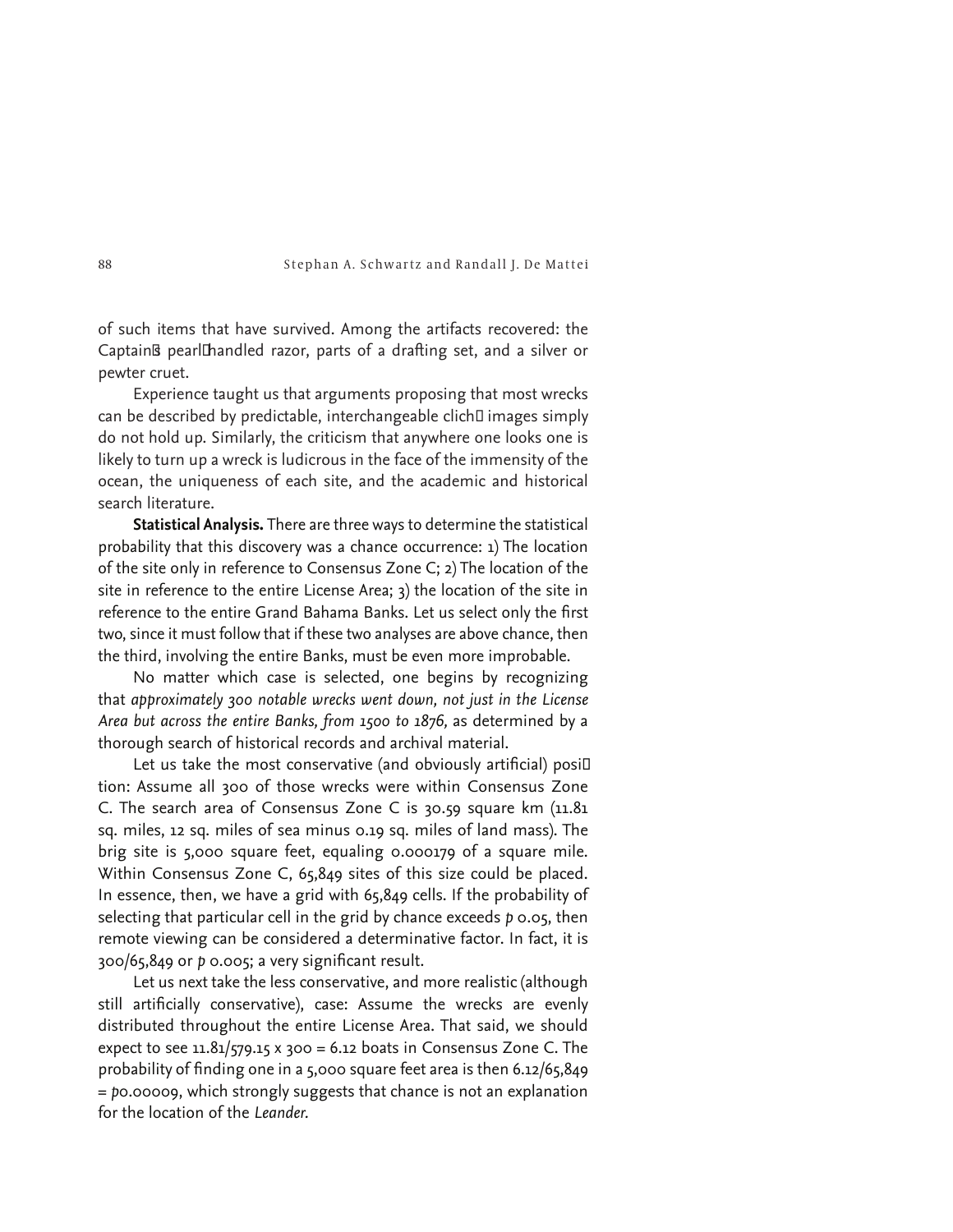# **DISCUSSION**

Remote viewing was the one location methodology that produced accurate, useful location data about this site. That conclusion, however, should not overshadow another, which is also notable: the efficiency of remote viewing. From the time we arrived at the edge of Consensus Zone C, a total of approximately five hours of operation time was required to initially make the location.

If the site had been found by the magnetometer, how long would it have taken? The site is 100 feet (30.5 m) long by 50 feet (15.3 m) wide. At that time the traditional approach would have been to use a magnetometer to search the overall area. The ship follows Loran<sup>I</sup>, or some locally set up navigation system, such as Del Norte, with the magnetometer sensor trailing from a ship operating at no more than 6 knots. Parallel lanes no more than 30 feet (9.14m) from one another are run, much like a tractor making corn rows. Thus it is possible to compute with considerable accuracy exactly how long a magnetometer survey will require if one first knows the size of the area to be searched.

The total area of the chart given to the remote viewers to search is 12 square nautical miles [a nautical mile  $\approx$  6000 feet (1,829 m)]; it measures 3 miles by 4 miles. At 6 knots, a standard magging speed, a run 30 feet (9.14 m) wide and one mile long is optimally covered in ten minutes. To cover one square mile in  $30F$  foot (9.14 $I$ m) swaths, then, would require 200 passes.

Thus, in a  $\beta$  erfect $\Box$  plan, the fastest possible survey time for the chart area can be calculated as 10 x 200 x 12 = 24,000 minutes/60 = 400 hours. Adding just the most conservative turnaround and setup time between each of these perfect, oneLmile runs, say five minutes, would bring the total up to 600 hours. This  $\beta$  erfect $\Box$  plan, of course, fails to take into account any of the realities of navigation, weather, site obstructions, equipment setup and breakdown, currents, or the other myriad factors that actually would have to be considered while working aboard a ship on the open ocean.

A post hoc reexamination of the two magnetometer surveys of the Consensus Zone reaffirmed that over this site the *Seaview* did not get anything like the pattern associated with a ship; in fact there were but two spikes, both below 60 gammas, nothing that suggested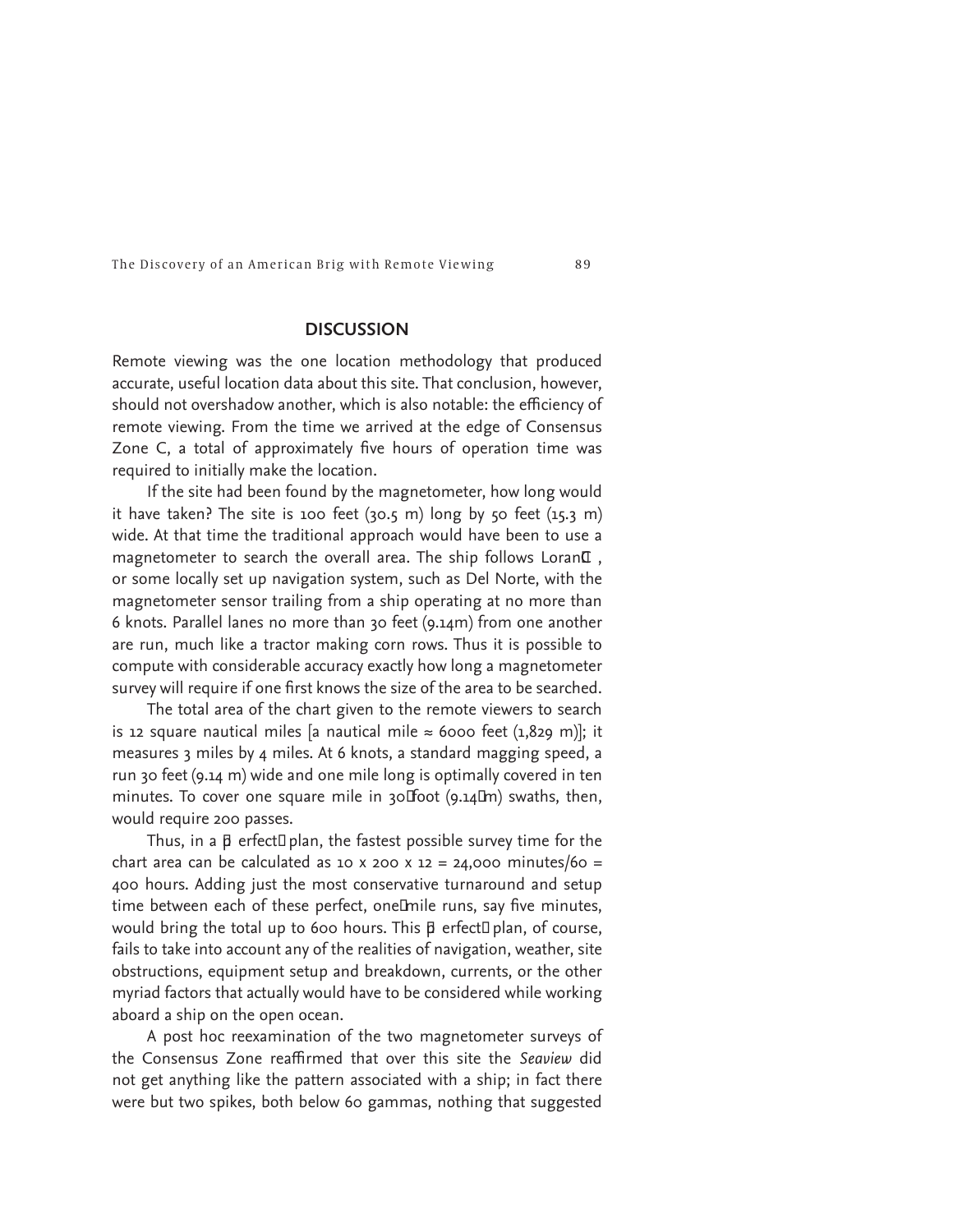a ship to either the archaeological or electronic remote sensing teams. Understanding why this is so takes some sense of field realities; the question of why the magnetometer did not identify the site on not one but two occasions is an important one.

Removing sand under water is a major logistical operation. It forces any field project to establish a threshold beneath which mag  $Bi$  ts $\square$ are discarded as not worth following up. It is simply not practically possible to follow up on every magnetometer **h**i t<sup>[</sup>] particularly in an area like the Banks where, during the 1940s and 1950s, pilots training for strafing and bombing runs littered the sea with thousands of pounds of expended 50 caliber, machine au n bullets and unexploded bombs. The second of the two low□ level hits at this site came from a large, severalFootIlong, steel& lad, unexploded U.S. Navy bomb.

Low<sub>Ilevel</sub> individual *E*li ts<sub>¤</sub> when isolated, are also of less interest than a pattern consisting of a number of small  $10\text{Hz}$  gamma responses with 30<sup>f</sup> o gamma spikes. Such patterns suggest that a ship, as compared with a single ferrous object, lies beneath the seafloor overburden. Each expedition must, of course, set its own threshold and pattern requirements, but an informal survey of individuals who have worked the Banks suggests that 30 gammas is about the lowest practical limit, and that these really become meaningful only in the context of a pattern. The ship was expensively built of the latest materials for its time. Thus, it used relatively little ferrous metal, and this made a small target for the magnetometer.

It seems to us that it is reasonable to conclude that the involvement of archaeological remote viewing made the search procedure more efficient, cost effective, and faster than would otherwise have been the case. It is hard to explain away sailing up to the site, dropping a buoy within a few feet of a site, and accurately and uniquely describing the wreck<sup>g</sup> disposition and contents prior to excavation.

The fact that the site was previously unknown is not hard to explain, given the depth at which the wreck was buried, the paucity of visible signs on the seafloor, and the low iron content because of the use of bronze and Muntz metal. Thus, while one cannot absolutely say that the site would never have been found using electronic remote sensing, but the fact that it lay undisturbed for 154 years in one of the most intensely searched areas of the Banks, supports this improbability. Our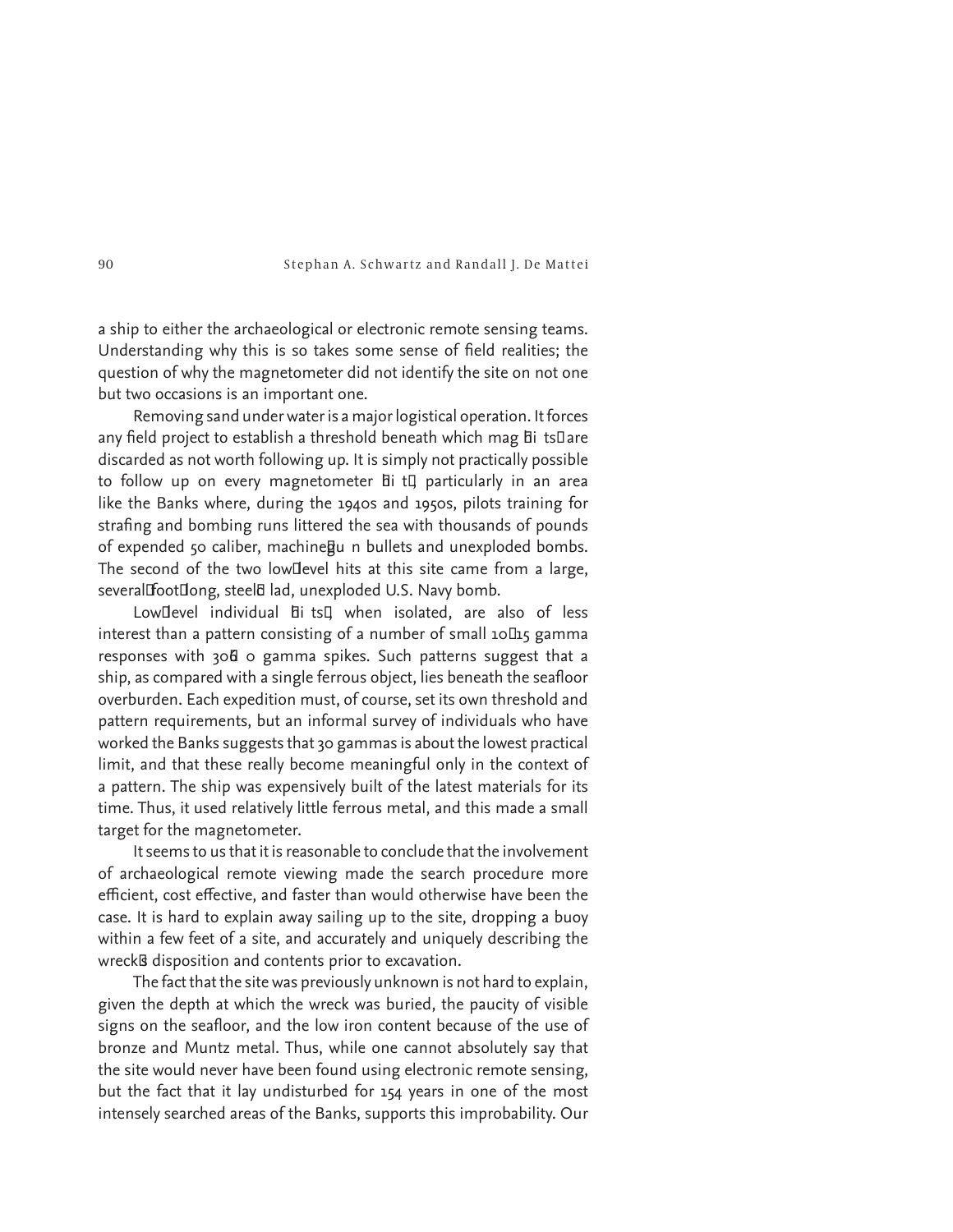own unsuccessful attempt to relocate the site, even though we knew it was present, until remote viewing relocated it, further suggests this was the critical variable in bringing about our success.

# **ACKNOWLEDGMENTS**

The authors wish to thank our ship<sup>ß</sup> Master and crew of the Research Vessel *Seaview*, without whose tireless work this research would never have happened. We also thank the Bahamian Government, particularly the Honorable Philip Bethel, Minister of Transport and Local Government, and his Deputy Mr. Calvin Balfour, for their gracious assistance, and permission to carry out this research. Most significantly of all we thank the  $74$  men and women whose financial support made this work possible. And to S. P. James Spottiswoode, our thanks for checking our statistical analysis section.

## **REFERENCES**

- Baker, W. A. (1973). *A maritime history of Bath, Maine, and the Kennebec River Region*  (2 vols.). Marine Research Society of Bath.
- *Bottom Time*. (n.d.). Private communications with dive masters and crews of *Bottom Time* and *Bottom Time II.*
- Goldenberg, J. A. (1976). *Shipbuilding in colonial America*. University Press of Virginia.
- Grad, B., Cadoret, R. J., & Paul, G. I. (1961). An unorthodox method of treatment on wound healing in mice. International Journal of Parapsychology, 2, 5D19.
- Edye, J. (1832). *Calculations relating to the equipment, displacement, etc., of ships and vessels of war.* Hodgson & Hodgson.
- Jahn, R. G. (1982). The persistent paradox of psychic phenomena: An engineering perspective. Proceedings of the IEEE, 70(2), 136L170. https://doi.org/10.1109/ PROC.1982.12260
- Jahn, R. G., Dunne, B. J., & Jahn, E. G. (1980, February). Analytical judging procedure for remote perception experiments. *Journal of Parapsychology, 44*(3), 207<sup>[</sup>231.
- Justa Smith, M. (1971). Paranormal effects on enzyme activity. *Human Dimension*, 1, 12**l**15.
- Kreiger, D. (1974). Healing by the laying on of hands as a facilitator of bio $\theta$  nergetic change: The response of in vivo human hemoglobin. *Psychoenergetic Systems*, *1,* 121ñ 129.

*Maine Enquirer*. (1829). Collection of the University of Maine.

Maury, M. F. (1855). *The physical geography of the sea*. Harper & Brothers. Samson Low, Son. In *Astronomical Observations.*